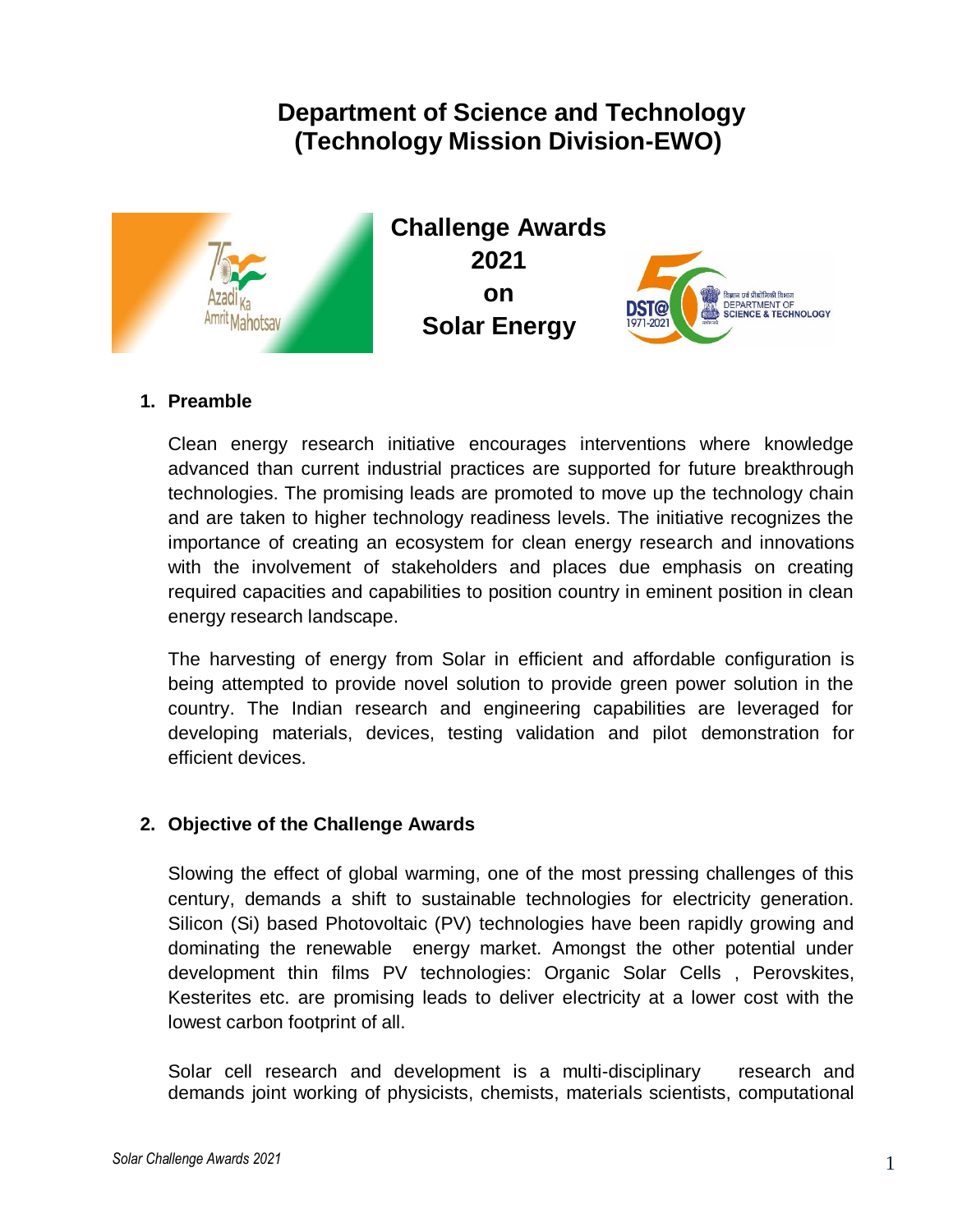scientists, and engineers to demonstrate high efficiency and cost effective modules. In India, educational and research institutions need to step up multiinstitutional research work to produce global competitive devices while addressing the challenges from materials-to-processing techniques to devices. The wafer size for silicon based solar cell are trending towards large area (210 mm x 210 mm) driven by the lowering of levelized cost of electricity (LCOE), according to estimation by industry. The wafer thickness will also continue to decrease, as this is one the main costs of cell production. There are no issues with cell fabrication at smaller thickness, but breakage at the module fabrication stage of thin wafers will be in focus. The change in device architectures also show preferences to high quality n-type wafers, knowhow in nanolithography, masking or ion implantation which are costly affairs needing sensitive tools.

The other non- silicon technologies have a few unique strengths are being utilized for diverse real-world applications without competing with the Silicon solar cells. These emerging solar cells offer a versatile clean energy solution for applications that need mechanical flexibility, thinness, semi-transparency, and highperformance-to-weight ratio, and a combination of these features suitable for niche applications like building-integrated photovoltaics, wearable, and portable electronics, internet-of-things (IoT) devices, textiles, bio sensors etc.

The lab-to-manufacturing translation, the performance degradation caused in scaling up from the record lab-scale devices to industrial-scale modules is also a critical challenge in solar industry. In Non-silicon module/panels, multiple lab-scale devices are assembled using electrical connections that decrease the efficiency. The patterning of electrodes and the active materials to manufacture the sub-cells and interconnects with minimum loss are other prominent challenges apart from the materials and their processing. An integrated strategy combining materials development, materials processing, and interface engineering, and an optimized lab-to-module scaling is thus essential to tackle the efficiency and stability challenges for the commercialization of these technologies. Few to these developments appear promising for indoor energy sources with features of lightweight, flexible and semi-transparent. Success in these area would prepare our country with PV technologies with the lowest carbon dioxide equivalent  $(CO_{2e})$ footprint of all.

The Indian research community needs a wholesome approach from developing materials to processes and to device applications with the highest scientific and technological impact. In the current context, for improving the research outcomes through the success of research and development projects the following outcomes could be the part of overall consortium:

1. **Setting up a virtual platform for standardization of devices and modules:** A central platform for certifying the efficiency and stability of devices and modules, appears an elementary need to adopt a high performing lab-scale device for scaling to module level for commercialization. For lifetimes, the devices can be aged and electrically monitored either outdoors or under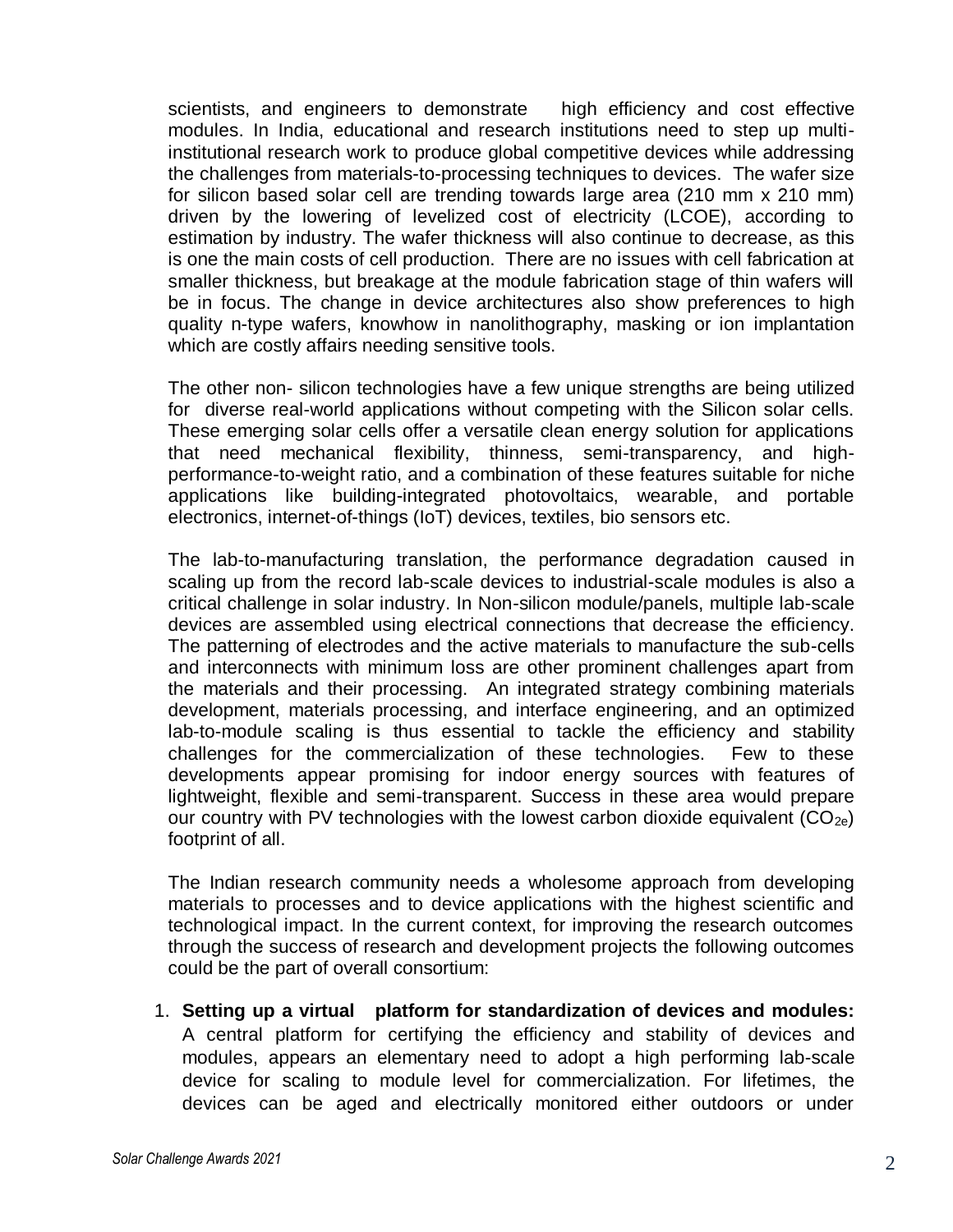simulated outdoor conditions in a laboratory setting, as outlined by the International Summit on Hybrid and Organic Photovoltaic Stability (ISOS) protocols. The stability assessment of materials and devices should be encouraged for reporting.

- 2. **A link-up work plan for facilitating access to research infrastructure:** A suite of specialized characterization and processing techniques may not be available to all research groups in India. To foster wider access to essential infrastructural capabilities, a link-up work plan should be devised for connecting and building synergy with nearest well-equipped research groups.
- 3. **Applied research work package:** A research proposal may have one/ two focused exploration of novel applications of devices as energy sources (buildingintegration, IoTs, bio-sensors, etc.) which may utilize the "know-how" of the technological development taking place in smart grid domain.
- 4. **A multi-institutional approach** to enhance the chances of success of challenge awards.

# **3. Thematic Thrust Challenge**

The interdisciplinary and transformative R&D proposals leading to development of efficient devices and system that could be adopted in the real field/industry utilization with well-identified /suitably quantified targets addressing scientific and technological challenges. Objectives having focus on fundamental science, material science and study of properties etc. would not be acceptable under the award. The scientific outcome of the proposal should dwell upon the options for industrial /societal scale up of the targeted devices .

The following research challenges emanate from several scientific discussions and consultations with stakeholders. However, any other challenge which could lower the cost of solar energy through technological innovations can also be proposed.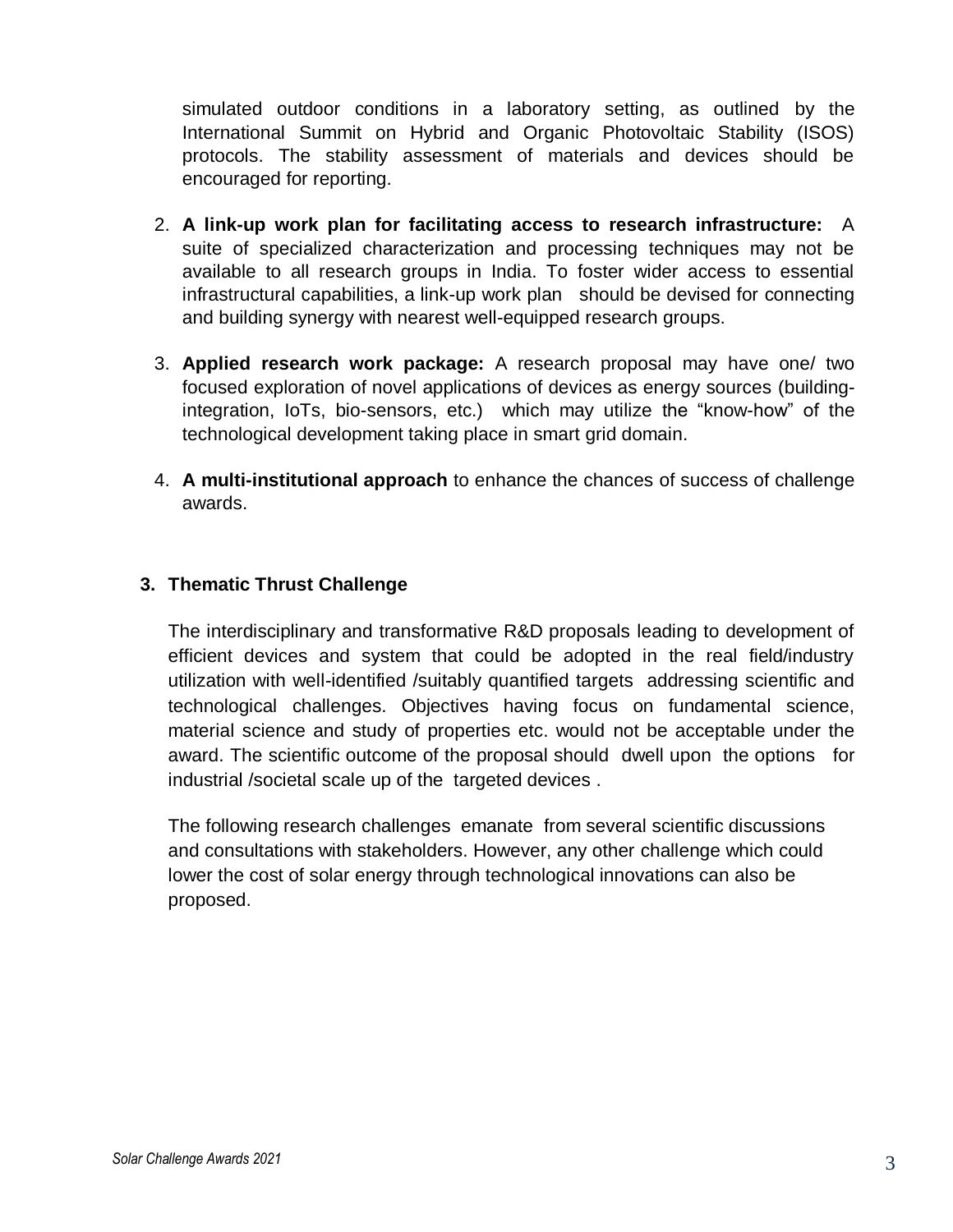- Development of large area monocrystalline p-type (166 mm x 166 mm (M6)/210 mm x 210 mm) high efficiency PERC Solar Cell (>23%).
- Development of large area monocrystalline n-type (166 mm x 166 mm (M6)/210 mm x 210 mm) high efficiency (>24%) PERT Bifacial solar cell.
- Development of large area (158.75 x 158.75 (G1)/ 182 mm x 182 mm (M10)) high efficiency (>25.5%) HJT solar cell.
- Development of large area (158.75 x 158.75 (G1)/182 mm x 182 mm (M10)) high efficiency (>25%) n-type TOPcon Solar cell.
- Development of large area (158.75 mm x 158.75 mm (G1)/ 182 mm x 182 mm (M10) High efficiency (>27%) Si based tandem Solar cell.
- Development of large area (158.75 mm x 158.75 mm (G1)) high efficiency ( $>26\%$ ) interdigitated back contact solar cell.
- Low temperature metal paste for fine line printing of grids.  $\leq 25 \mu m$  wide, aspect ratio (height/width) ≥ 0.5, line resistance, ≤ 2Ω/cm, bulk resistivity ≤ 5x10<sup>-6</sup> Ωcm
- Low cost low temperature Ag paste: Blended paste with Ag content of 40% (half of Ag content compared to currently used Ag pastes for HJT), 40µm wide line printing with line resistance <  $5\Omega$ /cm after curing at <200 C for 30 minutes.
- High mobility Indium free TCO: For 80nm film, mobility  $≥ 80$  cm<sup>2</sup>/Vs, carrier concentration  $0.5-1x10^{20}$  cm<sup>3</sup>
- Tunnel recombination junction (TRJ): Perfect Ohmic behavior, Optical absorption loss ≤2%, demonstrate as Ohmic junction in a series connected tandem solar cell (carrying current of not less than 15 mA/cm<sup>2</sup>) with voltage loss  $\leq$  0.5V in the junction.

**Non-Silicon Technologies:** The key to success for potential commercialization is to generate more voltage from device without increasing its physical dimension since more of this electrical circuits in sensors and actuators of low energy harvesters need around 2-3V and a current of nA while in sleep and µA for running.

 **Highly efficient (>20%) and stable (1000 hrs) perovskite solar cells:** The crucial issues limiting the commercialization of PSCs are their long-term device stability under stressed conditions (high humidity, elevated temperature, and intense illumination) keeping the efficiency high with following indicative target.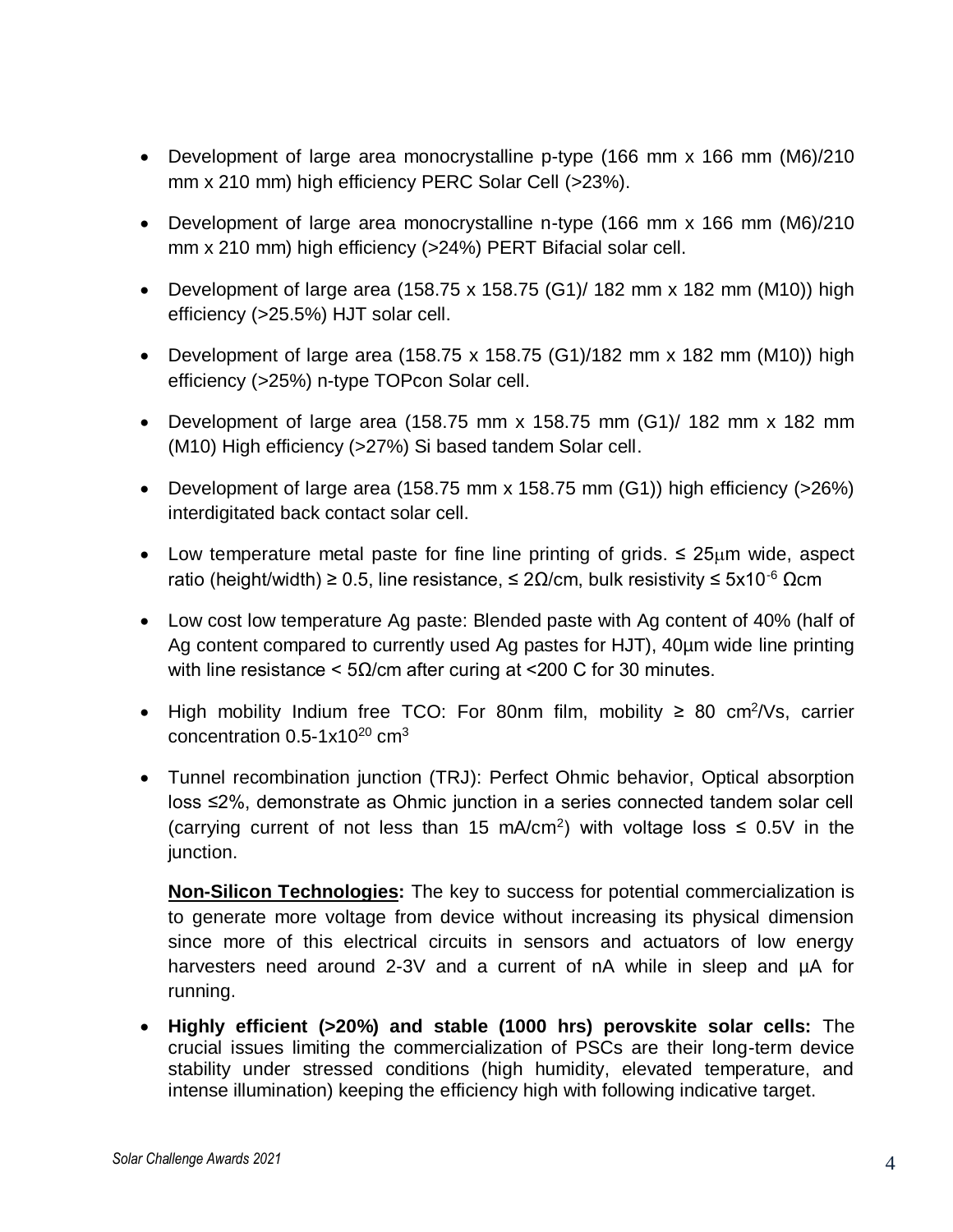| Power conversion<br>Efficiency | Stability in N2<br>environment | <b>Stability after</b><br>Encapsulation in | I Active area         |
|--------------------------------|--------------------------------|--------------------------------------------|-----------------------|
|                                |                                | air                                        |                       |
| $> 20 \%$                      | $>1000$ hrs                    | $~1000$ hrs                                | $>10$ mm <sup>2</sup> |

#### **Flexible perovskite Solar Cells:**

| Substrate choice                                | efficiency target<br>after 1000 bending<br>cycle | max tensile strain | flexibility in<br>percent after 1000<br>bending cycle |
|-------------------------------------------------|--------------------------------------------------|--------------------|-------------------------------------------------------|
| Flexible<br>(polymer/organic/smart<br>material) | >15%                                             | 1.5%               | 80%                                                   |

#### **Indoor perovskite Solar Cells:**

| Power conversion<br>Efficiency (under 1<br>sun) | Power conversion<br>Efficiency (under<br>1000 lux) | $\vert$ Voc (V) | Stability (with<br>encapsulation) |
|-------------------------------------------------|----------------------------------------------------|-----------------|-----------------------------------|
| $>15\%$                                         | >25%                                               | $>0.8$ V        | $>800$ hrs                        |

- Tandem/bilayer Kesterite based solar cells with efficiency > 18% suitable for niche application.
- Development of high-performing eco-friendly non-fullerene acceptors (NFAs) for organic solar cells (OSCs) with efficiency (>16%) and lifetime (> 7 years).
- Improving the efficiency (>18%) and lifetime (> 10 years) of OSCs (>18%) through device engineering and low-cost processing methods.
- Development of large-area (>200 cm<sup>2</sup>) modules with efficiency (> 10%) and lifetime (> 5 years) using low-cost scalable manufacturing techniques.
- Development of new generation copper electrolytes for indoor light harvesting photovoltaic devices which can realize above 1V from single junction device and efficiency >30% under 1000 lux indoor (CFL/LED) illumination on 1cm<sup>2</sup> standard active area.
- Design and synthesis of scalable organic dyes and cocktail mixtures that are compatible with alternate copper electrolytes and having overlapping absorption with the spectra of indoor lights with higher molar absorption coefficients in visible region.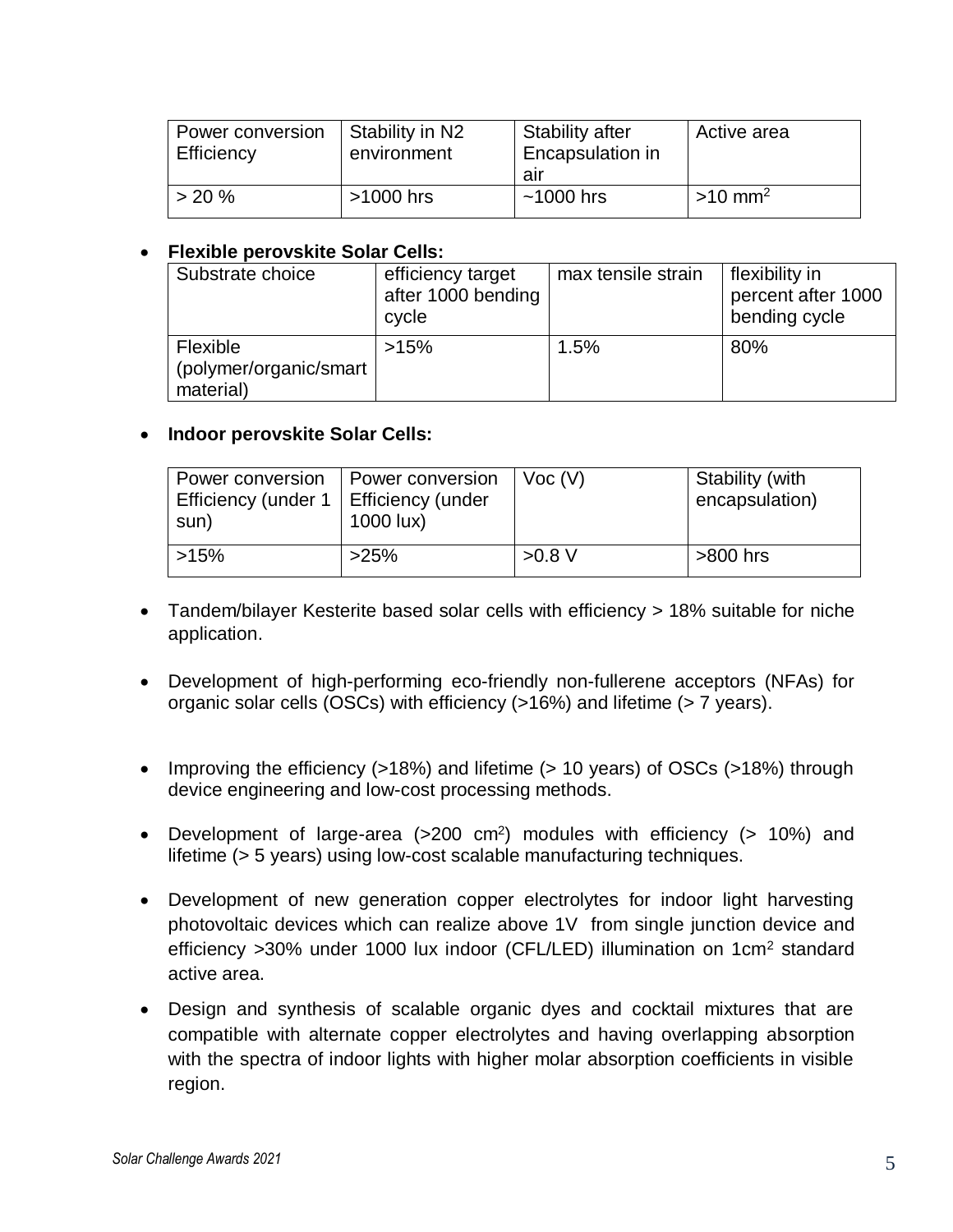- New innovative device designs contributing to higher efficiencies suitable for indoor light harvesting, improved process ability and with reduction in materials leading to low cost production and easy scale-up.
- Probing the interfacial dynamics (recombination, regeneration, mass transport etc.) in copper electrolytes devices using electrical and optical perturbation tools.
- Development and demonstration of innovative self-powered products/porotypes that works independently under 1000 lux indoor illumination integrated with the indoor solar cells partnering with end-users/industries.
- Aqueous electrolytes, replacing organic acetonitrile with water as solvent, use of printable electrolytes, monolithic design, preparation of conductive substrates (to replace FT and ITO) which are atleast 100 times or more conductive than these conventional players. These are some futuristic considerations that can also be accounted if required.
- Development / Metrology of multi-junction solar cell (MJSC) with 2-4 junctions aiming conversion efficiency >20% with prototype demonstration
- Design & development of III-nitride based photovoltaic device with conversion efficiency >3%.

The above cell size and target efficiency are indicative in nature. The research consortium that has overall high merit proposal while leveraging their existing facilities to achieve the targeted efficiency on even small size solar cells will be given preference. A suite of specialized characterization and processing techniques may not be available to all research groups in India. To foster wider access to essential infrastructural capabilities, a link-up work up plan should be devised for connecting a nearest well-equipped research group. The fabrication process for such devices need sophisticated growth techniques which also required lots of support accessories. These growth techniques essentially regular maintenance as they are prone to broke down. Besides, regular & critical characterization techniques are required to optimize the quality, physical, chemical & electrical properties of the grown layer. Due care shall be taken in budget toward maintenance as these may not be excuse, while executing the challenge award.

The consortium is requested to report the status of solar cell device parameters reported/ stabilized out in labs with due reference to scientific journal publication / third party validation of their claims. The champion cells fabricated at the end of the project needs to be validated from third party. The technical work packages have to be led by investigators who have verifiable expertise in the subject. The scientific out-come of the proposal should have direct relevance to Indian scenario and should consider industrial collaboration for future commercialization of these solar cells.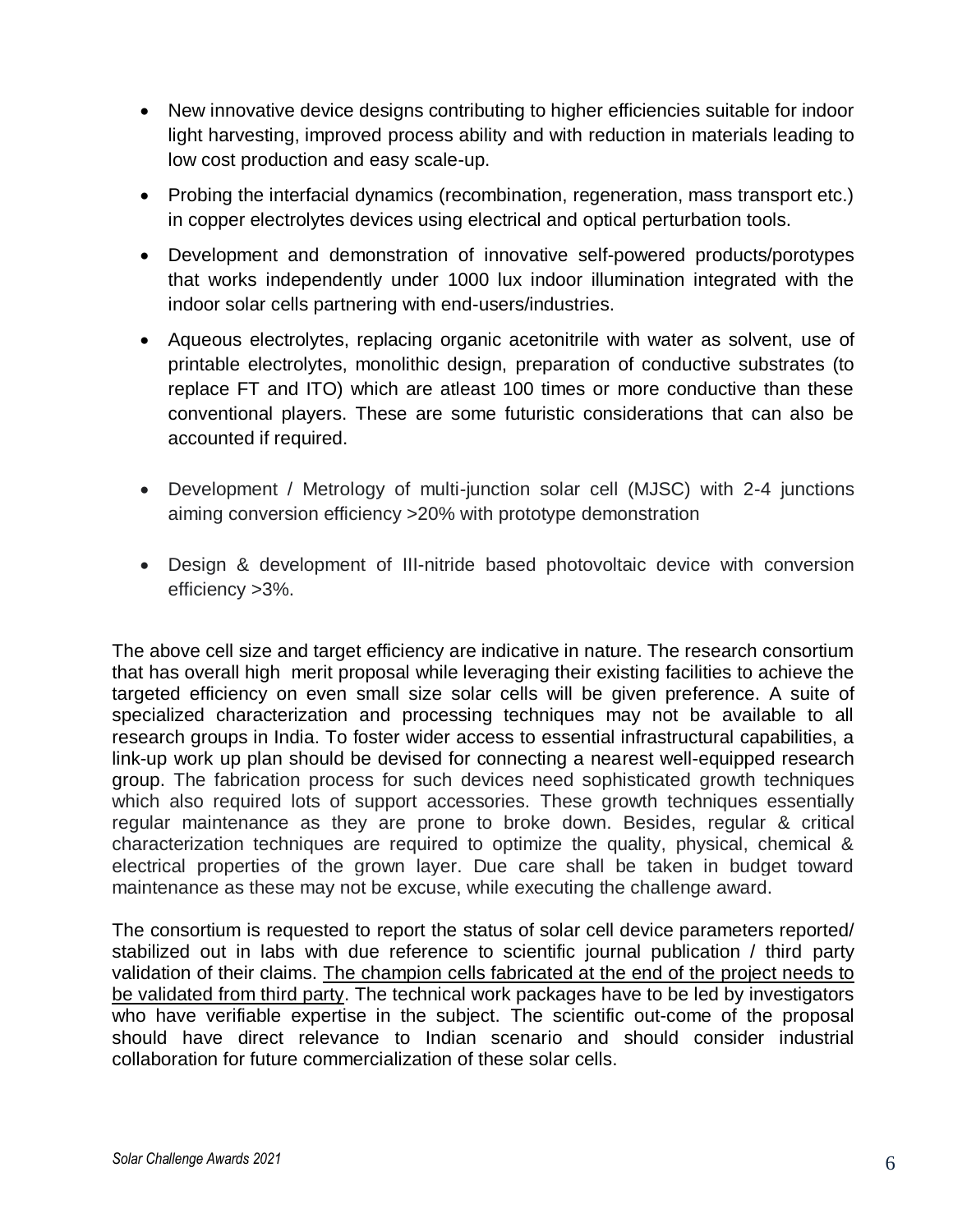**Disclaimer:** Topics given are not prioritized and are the suggestions received from various stakeholders. Submissions of the project proposal on these topics do not indicate preferential treatment or otherwise. The onus or establishing need and demand of the project objectives depends upon the proposal contents through supportive facts and data.

- **4. Who can apply:** The consortium proposals are to be led by faculties/ scientists working in regular position in recognized academic institutions, public funded R&D Institution/ Laboratories, DSIR recognized SIRO organization in partnership with other academic/ R&D organization etc. Participation of industries/ start-ups and industry association is desirable. The industrial partner should have proven standing and R&D capability in the proposed area. Faculties of recognized universities and academic institutions, scientists working in National Laboratories, R&D institutions and Research organizations recognized and Start-ups could be part of consortium.
- **5. ASSESSMENT CRITERIA:** The proposal will be evaluated based on following criteria:
- a) Scientific and Technical merit .
- b) Expertise, facilities and track record and ability of the Project Investigation Team to achieve the research goals.
- c) Proposal formulation (Precision in objective, adequacy and completeness of literature review, preliminary work done, highest efficiency achieved by group in previous year with declared active area (efficiency table showing targeted Jsc, Voc, FF), clearly mentioned stability (under air, heat and light) already achieved by the group and expected stability, proposed encapsulation strategies, methodology, device architecture and work plan.
- d) Resources requested for purpose in effectiveness of planning and utilization of existing assets nationally etc.

*DST at the behest of the Expert Panel may introduce/ change criteria for critical evaluation of award.*

**Project cost:** No ceiling on project cost. Sharing of resources is welcome as it signifies commitment and participation of stakeholders. The company/industry collaborators contribute in the form of industry attributable technical inputs and resources in kind. Contribution in cash by industry, though welcome, but not mandatory for the projects submitted under this call.

**6. Project duration:** Upto 3 years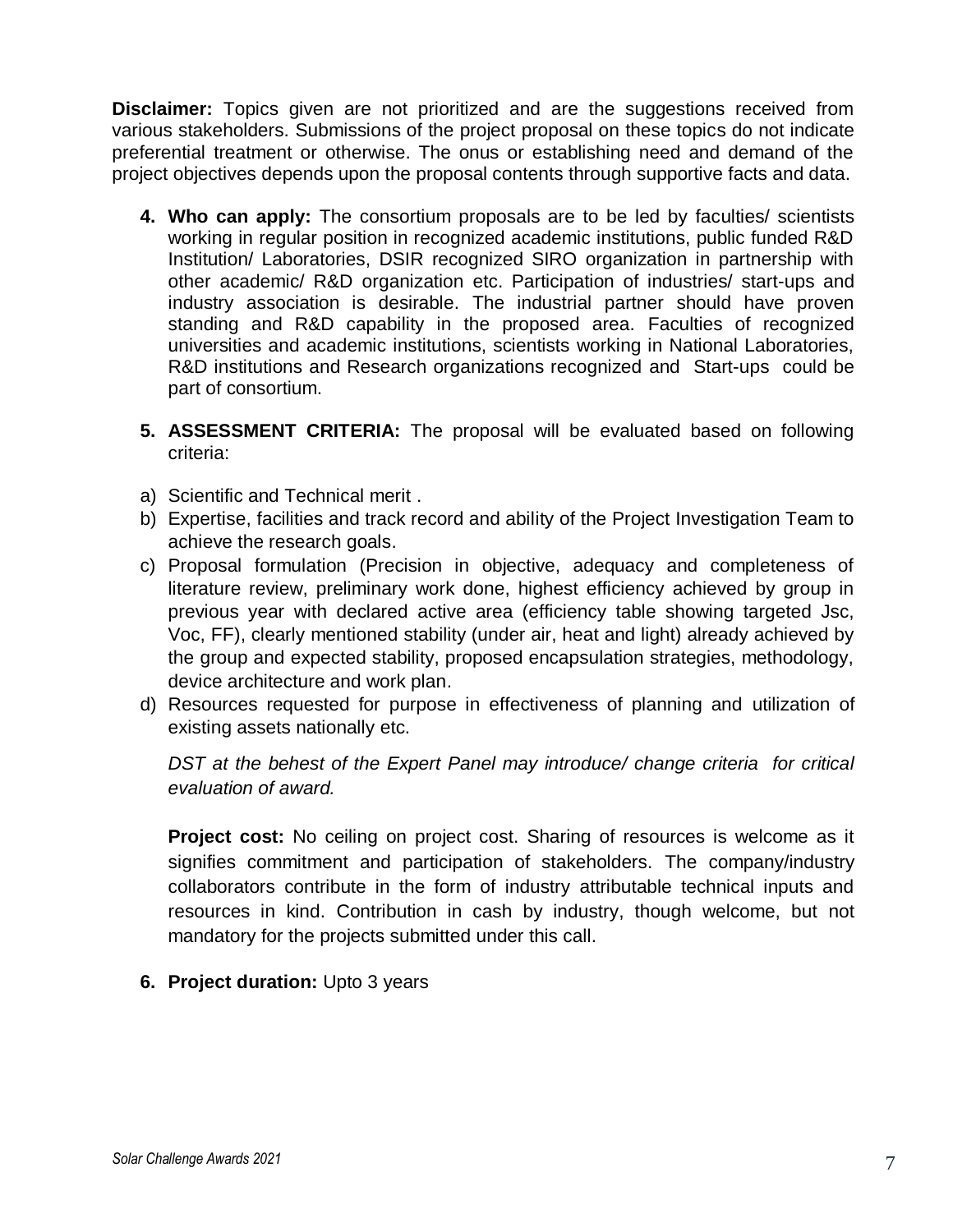#### **7. CALL DATES:**

**OPENING DATE: 01st November 2021**

**CALL CLOSING DATE: 31st December 2021**

### **8. SPECTRUM OF ACTIVITIES SUPPORTED**

The spectrum of activities focusses on translational research to convert available know how to useful product /process etc. The strategy for sustainability of intervention and post intervention also needs to be explicitly stated. The applicants are advised to indicate TRL level at the beginning and end of the project.

## **9. PROJECT FORMULATION GUIDELINES**

The proposals should clearly define the objectives and list the deliverables. The CV of the project investigators should be brief and highlight their competence and experience related to the proposed project area. Consortia is desirable with roles and responsibilities of each partner. The industry partner should have proven standing and R&D capability in Energy Technologies and should exhibit the potential to commercialize the products / systems developed under the proposal. The extent of participation and contribution of the industry partner should be clearly defined. Participating Industry would be required to invest within its own system i.e. production/ test lines and/or develop required infrastructure to adopt research leads and is expected to bring design and engineering capability for the benefit of the project.

#### **10. ONLINE SUBMISSION OF PROPOSAL**

Proposals are accepted **only online** at e-PMS under Technology Mission Division in the prescribed format within the prescribed closing Date/Time. Proposal format can be downloaded from Website <https://onlinedst.gov.in/Login.aspx>. Go to: Schemes And Formats : Technology Mission Division :[Challenge Award 2021:Solar Energy] : Download Call format.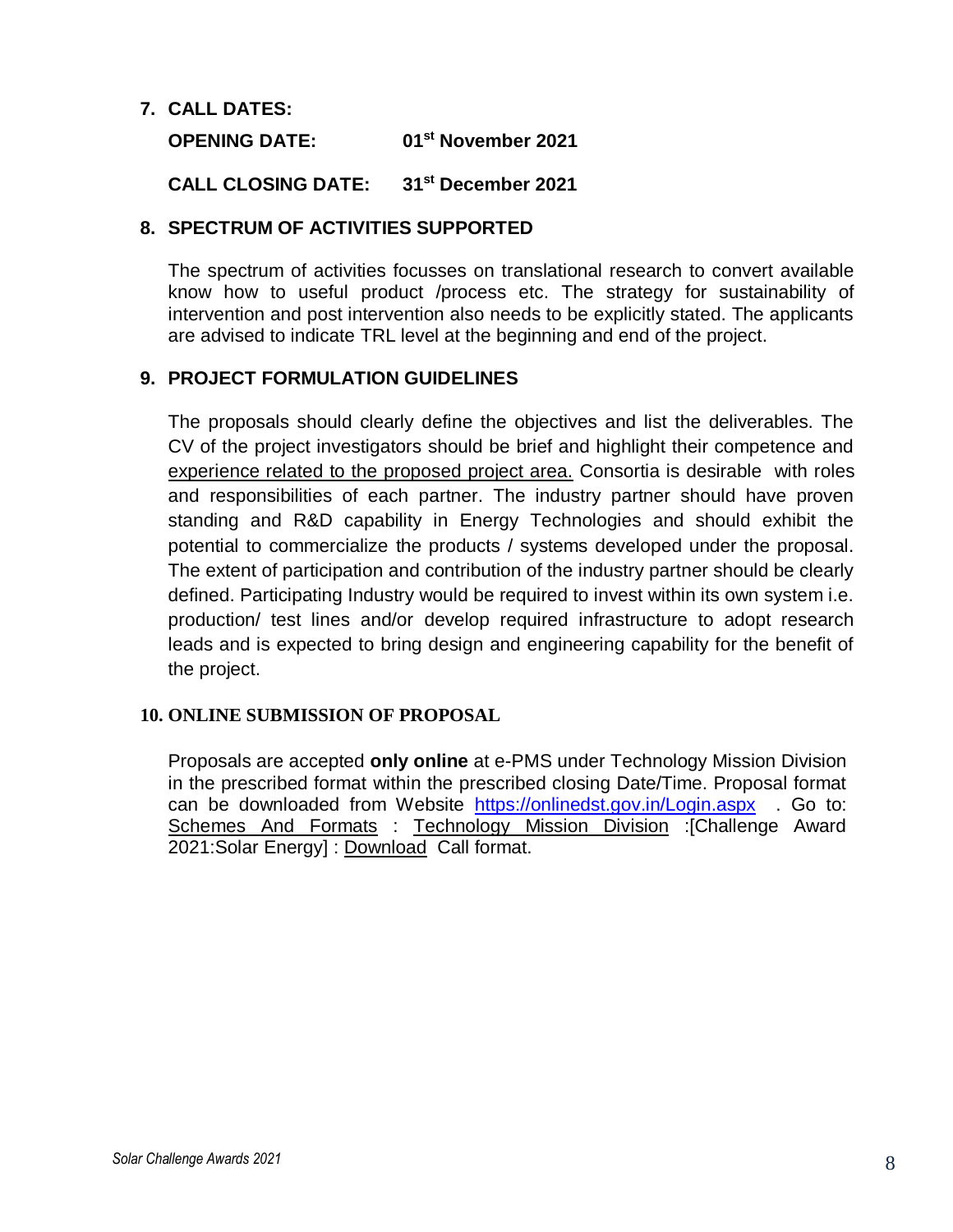## Kindly take care of following instructions while submission of proposal

- Before filling up the form, Indian applicants are advised to carefully go through the relevant call document and guidelines at the DST Website [\(https://dst.gov.in/\)](https://dst.gov.in/) and also available under Proposal Formats in the e-PMS Portal after logging in to the portal site.
- To save time and avoid data loss, please download the appropriate proposal format and fill all the information required as per the format as a Word and PDF file and then keep it ready for upload during submission of mandatory documents.
- Click on the "**Submit proposals**" link which would take to a page seeking multiple information starting with – General information, Principal investigator etc.:
- After filling in all the above particulars, there is a provision to preview your details before the final submission of the application form by clicking on the "Preview" button. The preview page will display all facts/particulars that have been mentioned on entry time. If the applicant is sure with filled details, then click on the "**Submit**" button to finally push data into the server.
- Applicants are advised to carefully fill in and verify the details required for the online application themselves, as no change will be possible/ entertained after clicking the **FINAL SUBMIT BUTTON.**

a. Under **General Information** tab: In **Project Keyword:** Ensure to mention the "Si: *CIGS etc*)

b. Under **Principle Investigator** tab: In **Co-Investigator List**- Please ensure to mention the details of all the persons involve in the project including collaborator.

c. Under **Suggested Referees** tab: At least 3 referees are mandatory to be mentioned.

d. Under **Ongoing projects** tab: Declared those projects related to the Principal investigator**.**

e. Under **Submission** tab: **Certificate from PI (Pdf Max 800 Kb)**: Please ensure certificate of all PI's and Co-PI's in the project team should be merged together and uploaded as a single pdf document.

f. Under **Submission** tab: **Endorsement from Head of Institute (Pdf Max 800 Kb)**: Please ensure that certificate from relevant institutes (if any) of all PI's, Co-PI's, collaborators, Letter of Intent from beneficiary (as applicable for selected stream) of project should be merged together and uploaded as a single pdf document.

g. Declaration regarding Conflict of Interest (max Size 800KB) **[as per Format enclosed].**

h**.** Complete Full Project Proposal along with all annexures (signed and stamped by Authorized signatory) and attachments as mentioned in project guidelines.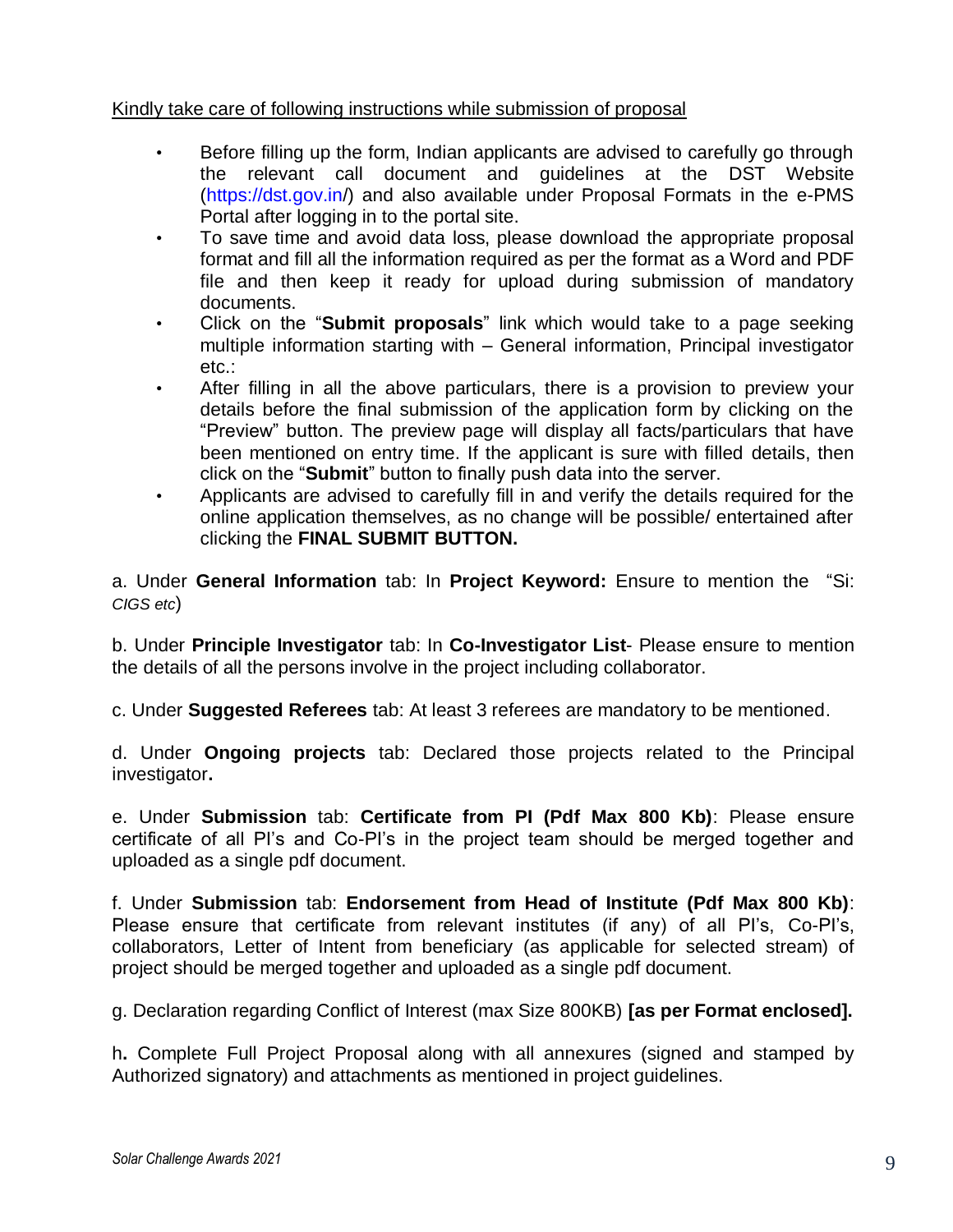i. Nomenclature for soft copy of Project proposal document:(Lead - PI first name –Institute -City) eg; if Lead- PI name is Dr. Anil Kumar and his affiliation is National Institute of Technology, Raipur then soft copy file name is Anil-NIT-Raipur.docx/Anil-NIT-Raipur.pdf.

It is advised to submit the proposal at the earliest and not wait till last moment, as submission of proposal on the closing day of call may hamper due to congestion on server.

- **11.For online submission problem**: Contact Portal Help-Desk Executive at 011- 26590545.
- **12.For any other Information**: Contact Programme officers: Dr. Vineet Saini, Scientist 'F' / Mr. Dhirendra Tiwari, Scientist 'C'; Technology Mission Division (EWO), Department of Science & Technology (DST), Technology Bhavan, New Mehrauli Road, New Delhi- 110016 (Ph 011-26590372/011-26590622).

\*\*\*\*\*\*\*\*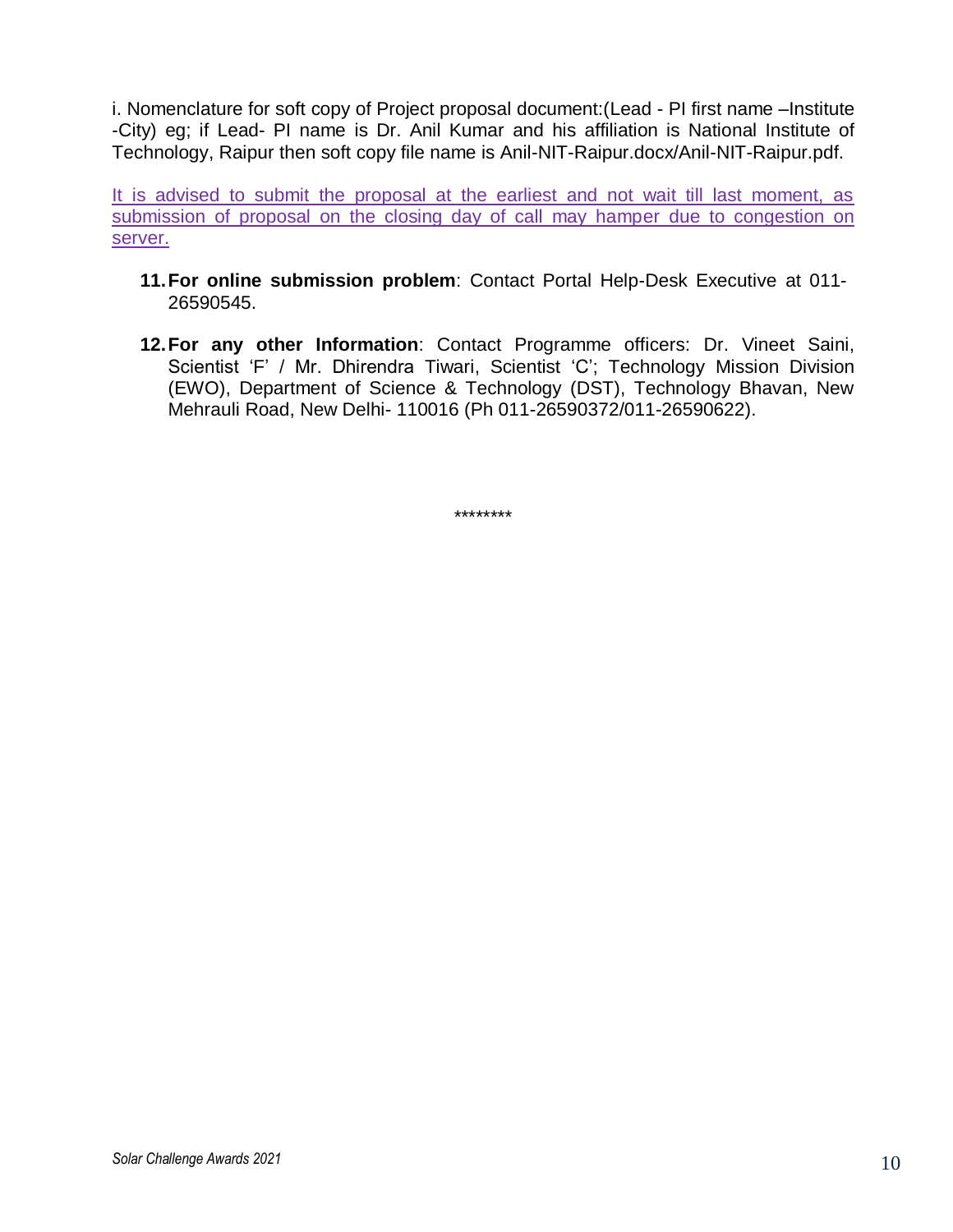# **TMD: CERI: RENEWABLE ENERGY SYSTEM**

# **FORMAT FOR SUBMISSION OF PROPOSAL**

# **CHALLENGE AWARDS : SOLAR ENERGY 2021**

#### **CONTENTS**

| S. No          | <b>ITEMS</b>                             | Page No(s) |
|----------------|------------------------------------------|------------|
|                | <b>Proposal Summary</b>                  |            |
| $\mathbf{I}$   | Core Proposal                            |            |
| $\mathbf{III}$ | <b>Budget</b>                            |            |
| IV             | Bio-Data of PI and Co-PI                 |            |
| $\vee$         | Undertaking from the Investigator        |            |
| VI             | Endorsement from The Head of Institution |            |
| VII            | Endorsement from the Collaborator(s)     |            |
| VIII           | Terms and Conditions for the Grant       |            |
| VIII           | <b>Conflict of Interest</b>              |            |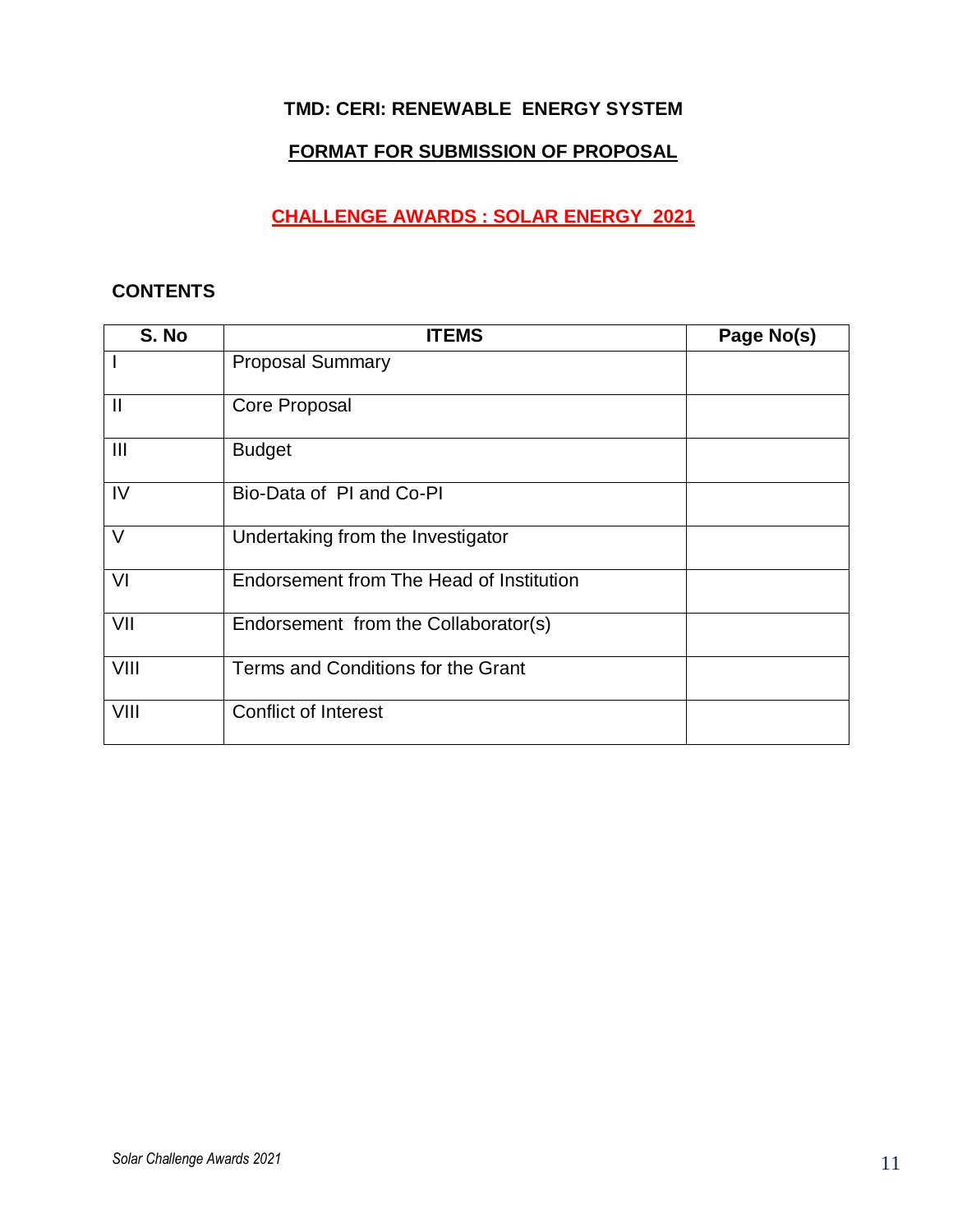I. Proposal Summary: **Challenge Awards : Solar Energy 2021** 

# *(To be limited to two A-4 pages)*

## **Ensure to read the Guidelines (in italics fonts) and fill the selected/relevant text only in the boxes**

| 1.               | <b>Project Title</b>        |                                                                                                             |                           |  |
|------------------|-----------------------------|-------------------------------------------------------------------------------------------------------------|---------------------------|--|
| 2.               | Project cost                | DST:                                                                                                        | Collaborator(s) (if any): |  |
|                  | (Amount in lakhs)           |                                                                                                             |                           |  |
| 3.               | Duration (in months)        |                                                                                                             |                           |  |
| $\overline{4}$ . | Lead-PI Name                |                                                                                                             |                           |  |
|                  | Date of Birth               |                                                                                                             |                           |  |
| 5.               | Co-PI (s) Name              |                                                                                                             |                           |  |
|                  | Date of Birth               |                                                                                                             |                           |  |
| 6.               | Lead Organisation           |                                                                                                             |                           |  |
| 7.               | of<br><b>Status</b><br>Lead | Recognized universities and academic institutions/                                                          |                           |  |
|                  | Organisation                | National Laboratories/R&D institution,/Research                                                             |                           |  |
|                  |                             | organizations recognized by DSIR/Others-Specify the                                                         |                           |  |
| 8.               | Collaborator/Consor         | affiliation clearly                                                                                         |                           |  |
|                  | tium<br>partner             | (Consortium may be formed wherever necessary. In<br>sections 11 and 12 of the proposal, clearly explain the |                           |  |
|                  | name(s), if any             | strength of the consortium and the roles and                                                                |                           |  |
|                  |                             | responsibilities of each partner).                                                                          |                           |  |
| 9.               | Collaborators'/             | (In case of private sector company, please indicate                                                         |                           |  |
|                  | Consortium                  | <b>DSIR</b> registration number of recognition of in-house                                                  |                           |  |
|                  | partners' Status            | R&D units)                                                                                                  |                           |  |
|                  |                             | (Industry partner should have proven standing and                                                           |                           |  |
|                  |                             | R&D capability and should exhibit the potential to                                                          |                           |  |
|                  |                             | commercialize the products / systems developed                                                              |                           |  |
|                  |                             | under the proposal. The extent of participation and                                                         |                           |  |
|                  |                             | contribution of the industry partner should be clearly                                                      |                           |  |
|                  |                             | defined in the proposal).                                                                                   |                           |  |
| 10.              | Objectives                  | (Precise and quantified)                                                                                    |                           |  |
| 11.              | <b>Baseline/Foundation</b>  | (Mention critical<br>device                                                                                 | its<br>parameters<br>and  |  |
|                  | merits (bullets form)       | achieved values; existing R&D strength in                                                                   | the                       |  |
|                  |                             | group)                                                                                                      |                           |  |
| 12.              | <b>Deliverables</b>         | (Deliverables should include targeted specification)                                                        |                           |  |
|                  |                             |                                                                                                             |                           |  |

## **13. Budget details:**

| <b>Project Manpower</b>              | DST:                                            | Collaborator(s): |
|--------------------------------------|-------------------------------------------------|------------------|
| Post & Nos                           | (JRF/SRF/Research<br>Associate/                 |                  |
| Research                             | group/   Project Assistant / other Professional |                  |
| institution-wise if more   Manpower) |                                                 |                  |
| one institutions<br>than             |                                                 |                  |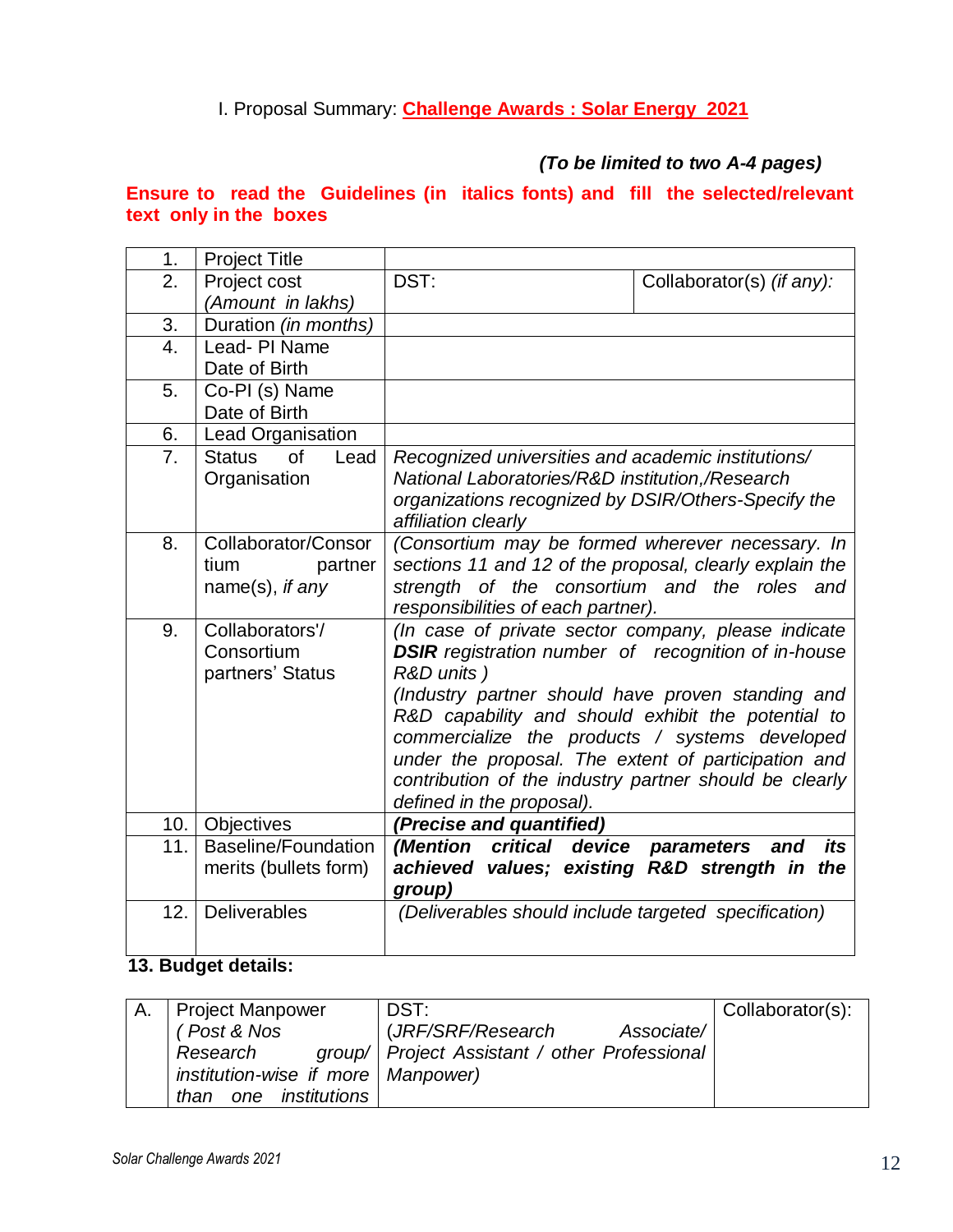|    | are involved)                                                                                                                                    |                                   |                  |
|----|--------------------------------------------------------------------------------------------------------------------------------------------------|-----------------------------------|------------------|
| В. | List of Equipments<br>required (Research<br>group/ institution-wise<br>if<br>more than<br>one<br><i>institutions</i><br>are<br><i>involved</i> ) | DST:                              | Collaborator(s): |
| C. | Fabricated<br>system<br>/prototype, if any                                                                                                       | DST:                              | Collaborator(s): |
| D  | Nature of Contribution<br>from Collaborators                                                                                                     | In Cash & Kind (Please elaborate) |                  |

# **14. Funds requirements from DST:**

| S. No       | <b>Item Head</b>                                         | 1 <sup>st</sup> Year | $2nd$ Year | 3rd Year | Total (Rs.) |
|-------------|----------------------------------------------------------|----------------------|------------|----------|-------------|
| A           | <b>Non-recurring (Capital Items)</b>                     |                      |            |          |             |
| $\mathbf 1$ | <b>Permanent Equipments</b>                              |                      |            |          |             |
| 2.          | Plant cost/Fabricated<br>systems/Demonstration<br>models |                      |            |          |             |
|             | Sub total (capital items)                                |                      |            |          |             |
| B           | <b>Recurring Items (General)</b>                         |                      |            |          |             |
| 1.          | Manpower                                                 |                      |            |          |             |
| 2.          | Consumables                                              |                      |            |          |             |
| 3.          | Contingencies                                            |                      |            |          |             |
| 4.          | Travel                                                   |                      |            |          |             |
| 5.          | Costs<br>Other<br>Outsource<br>work etc), if any         |                      |            |          |             |
| 6.          | Overhead                                                 |                      |            |          |             |
|             | Sub total (General)                                      |                      |            |          |             |
| C           | Total cost of the project<br>(A+B)                       |                      |            |          |             |

**Total requirement of funds from DST = Contribution of participating institution(s), if any<sup>=</sup> Total project cost =**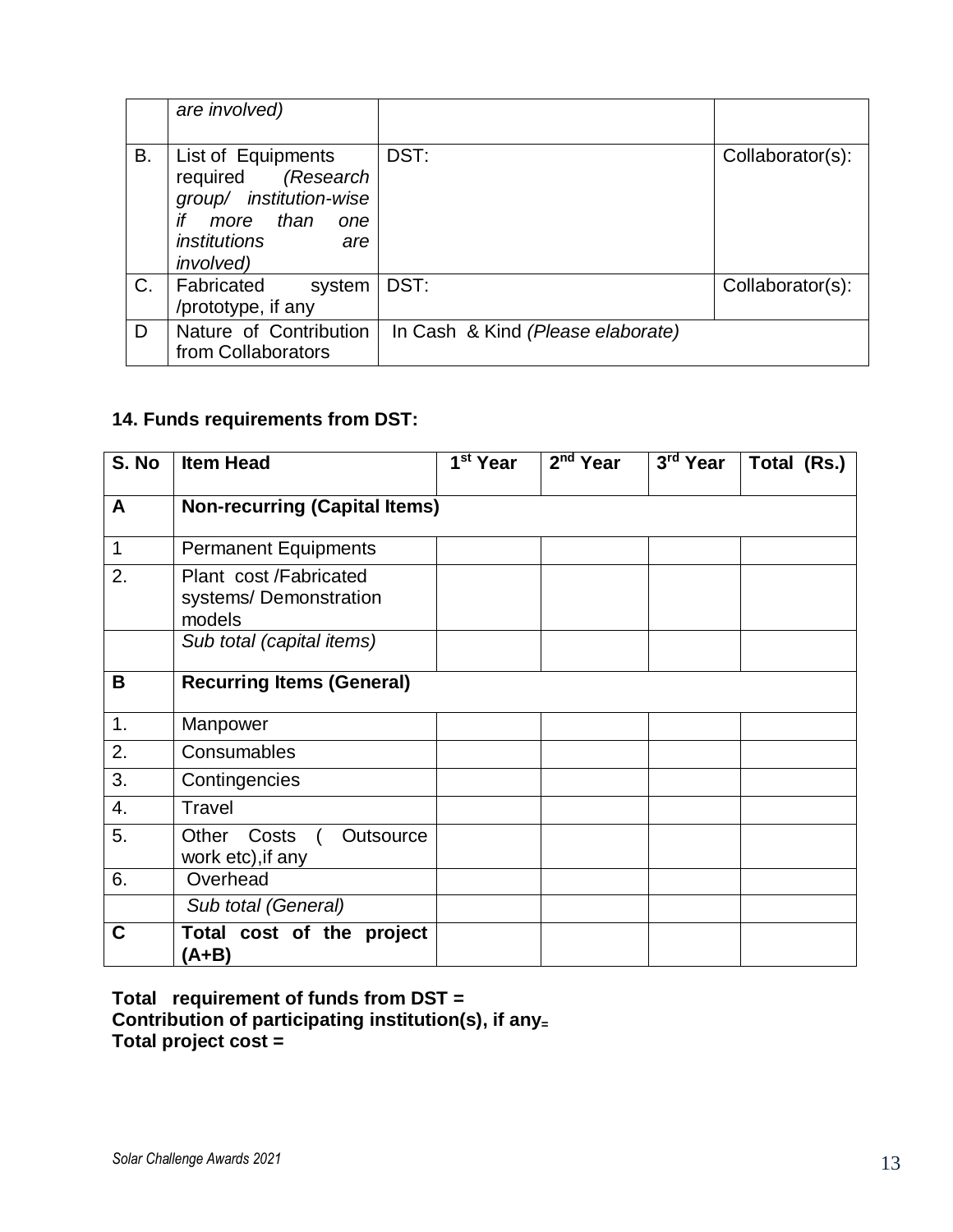#### II. CORE PROPOSAL

**( Kindly ensure to read the Guidelines (in italics fonts) and fill the text accordingly )**

- **1. Project Title**
- **2. Lead Organization Principal Investigator (PI)**

**Name: Designation: Complete Address** *(with city pin code):*  **Telephone & Mobile No. : E-mail: Lead Organization Co-Principal Investigator(s) (Co-PI)\* Name: Designation: Complete Address** *(with city pin code):*  **Telephone & Mobile No. : E-mail:**

 **3. Co-PIs /Consortium partner's organization(s) details:** 

 **Name(s) of Principal Investigator(s):**

 **Designation:**

 **Complete address** *(with city pin code)***:**

 **Telephone & Mobile No. :**

 **E-mail:**

 *(\* No project shall be considered in absence of Co- PIs from lead institute )*

- **4. Collaborating Industries** *( If any) (In sections 10 and 11 of the proposal, clearly explain the roles and responsibilities of researcher in work packages.)*
- **5. Objectives of the Proposal**  *(Precise and quantified: Estimated target values, Use bullet form )*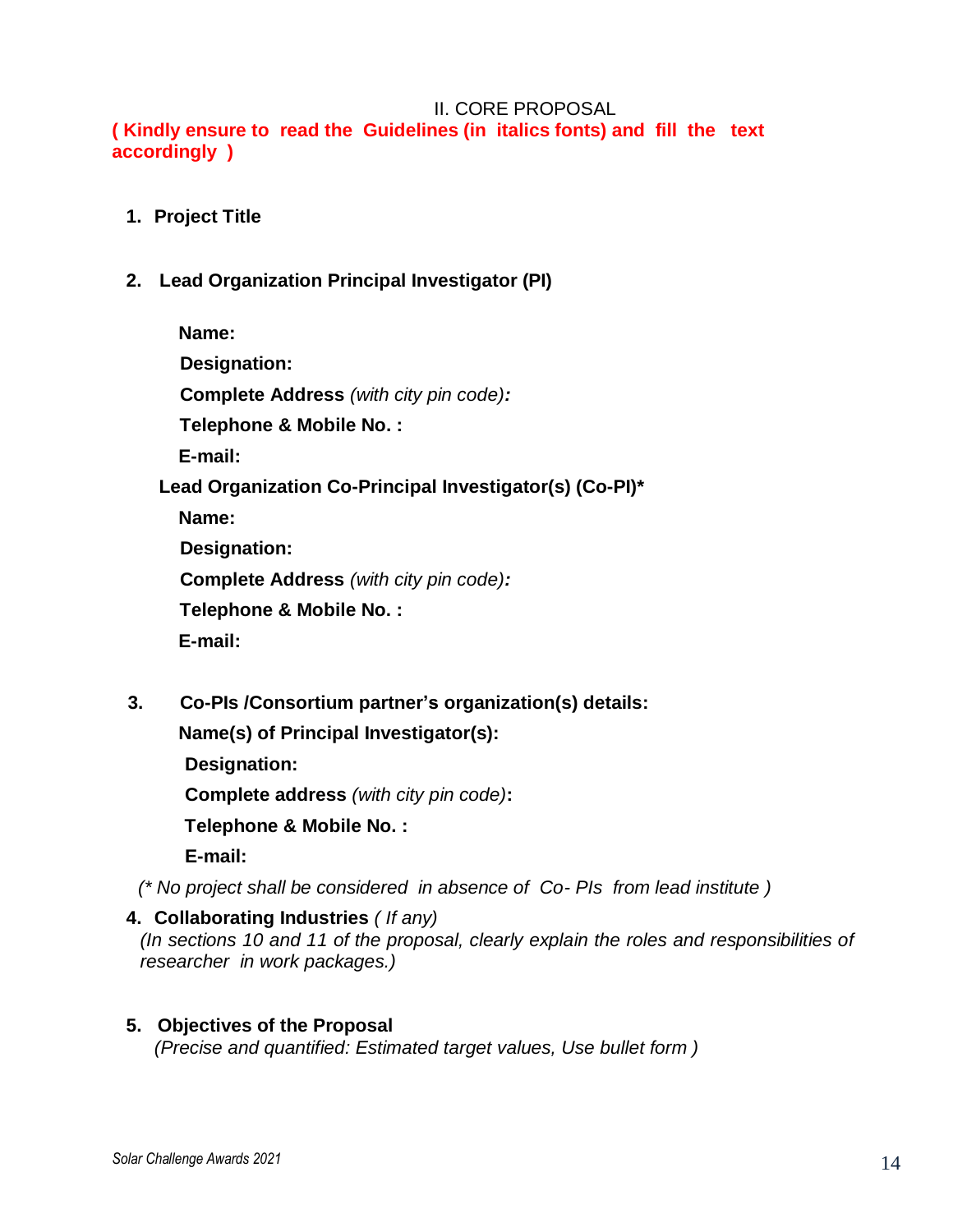# **6. Critical Review of Status Identifying Gaps (** *include important references & IPR survey)*

- *7.1 National Status Review*
- *7.2 International Status Review*

**7. Outline of the Project** *(How the proposed consortium bridge the gap between national and global capabilities or enhance the national advantage to produce the champion device/ system in not more than 100 words)*

 **8. Baseline/Foundation merits** *(Details of critical device parameters and its achieved values; existing R&D strength in the group to gauge the merits)*

| Critical parameter | <b>Already Achieved values</b> | Remarks |
|--------------------|--------------------------------|---------|
|                    |                                |         |
|                    |                                |         |
|                    |                                |         |
|                    |                                |         |
|                    |                                |         |
|                    |                                |         |
|                    |                                |         |

 **9. Deliverables of the project** *(Deliverables should include target performance, and how these targets stand globally )*

#### **10. Methodology**

*(This section should highlight base work existing with the investigators and its approach to move ahead while synergizing with its other team member to achieve the champion device/system in given time period ; a link-up work plan [ mechanism/ frequency to exchange information within other team members and associated activity])*

| <b>Work Package 1</b><br>(Description<br>οf<br>the Activities) | <b>Name</b><br><b>PI</b><br>the<br><b>of</b><br>driving the activity | <b>Time</b><br>duration | <b>Remarks</b><br>(Associated<br>responsibilities/link<br>up plan) |
|----------------------------------------------------------------|----------------------------------------------------------------------|-------------------------|--------------------------------------------------------------------|
|                                                                |                                                                      |                         |                                                                    |
|                                                                |                                                                      |                         |                                                                    |
|                                                                |                                                                      |                         |                                                                    |
|                                                                |                                                                      |                         |                                                                    |
|                                                                |                                                                      |                         |                                                                    |
|                                                                |                                                                      |                         |                                                                    |
|                                                                |                                                                      |                         |                                                                    |

*Work Package (WP: 1,2,3…n)*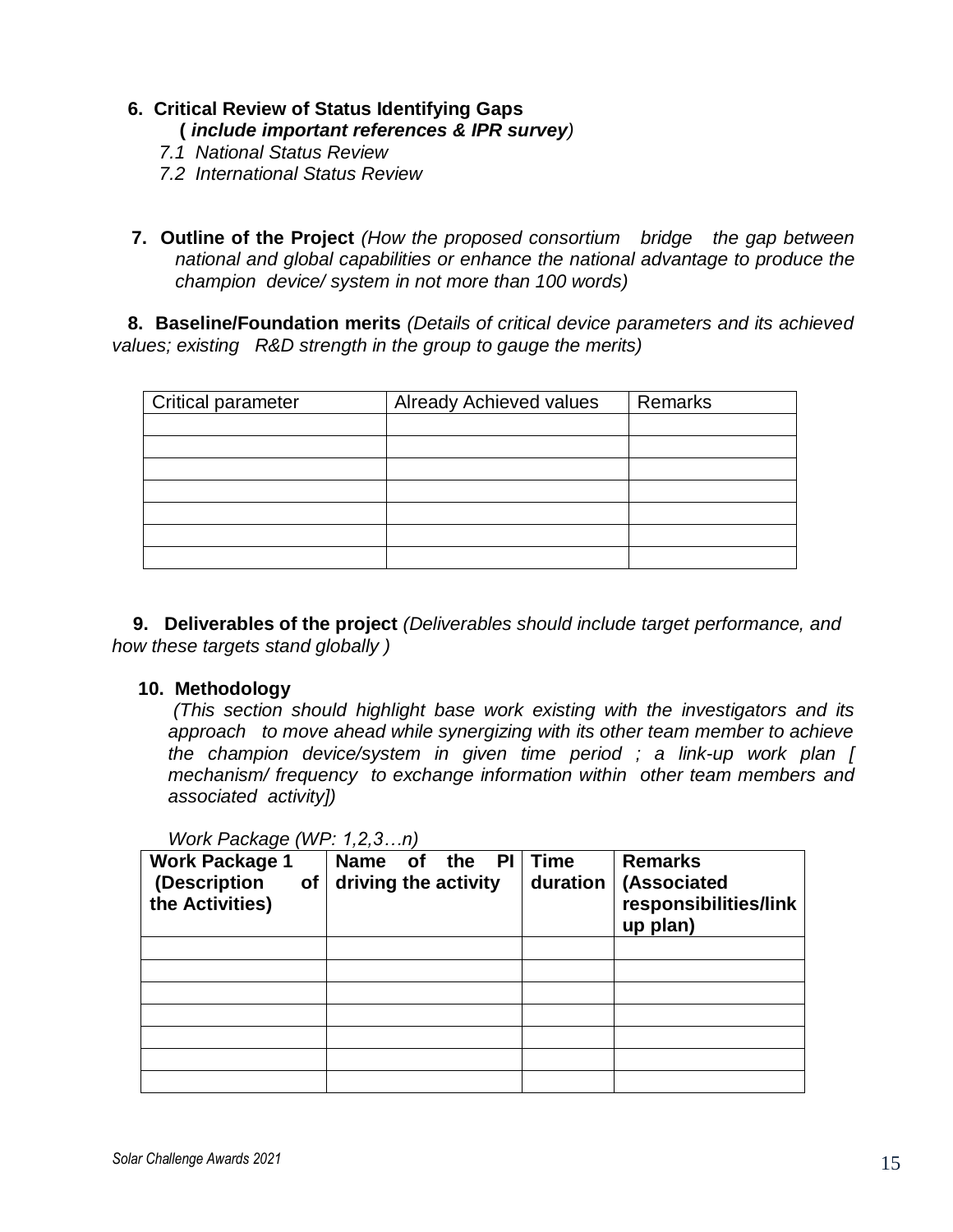| SI                       | <b>Milestone</b>                                                                  |        | $1st$ year | $2nd$ year     |            | $3rd$ year |         |
|--------------------------|-----------------------------------------------------------------------------------|--------|------------|----------------|------------|------------|---------|
| no.                      |                                                                                   | $1-6M$ | $6-12$ M   | $13 - 18$<br>М | 19-24<br>M | 25-30<br>М | 31-36 M |
| A1                       |                                                                                   |        |            |                |            |            |         |
| A2                       |                                                                                   |        |            |                |            |            |         |
| $\overline{\phantom{a}}$ | <b>Third</b><br>part<br>of<br>testing<br>device<br>system                         |        |            |                |            |            |         |
| $***$                    | Draft<br>completion<br>report<br>2<br>month prior to<br>date<br>Οf<br>completion) |        |            |                |            |            |         |

#### **11. Work Timeline** ( *Highlight Milestones )*

#### **12. Names of 5 Experts working in the similar area**

 *(Please give complete Name, Designation, Email, Address with pin code, telephone number)*

**13. Any other information relevant to the Project proposal/ execution of the project** *(Group strength and its network with other international Indian scientific,Technical diaspora etc)*

**14. Facilities and Infrastructure already available to the PI(s)/Co-PI(s) at their respective institute for Implementing the project***.*

Name of the institute :

| S.no   Equipment Name | For which purpose it would be<br>utilised in current project |
|-----------------------|--------------------------------------------------------------|
|                       |                                                              |
|                       |                                                              |
|                       |                                                              |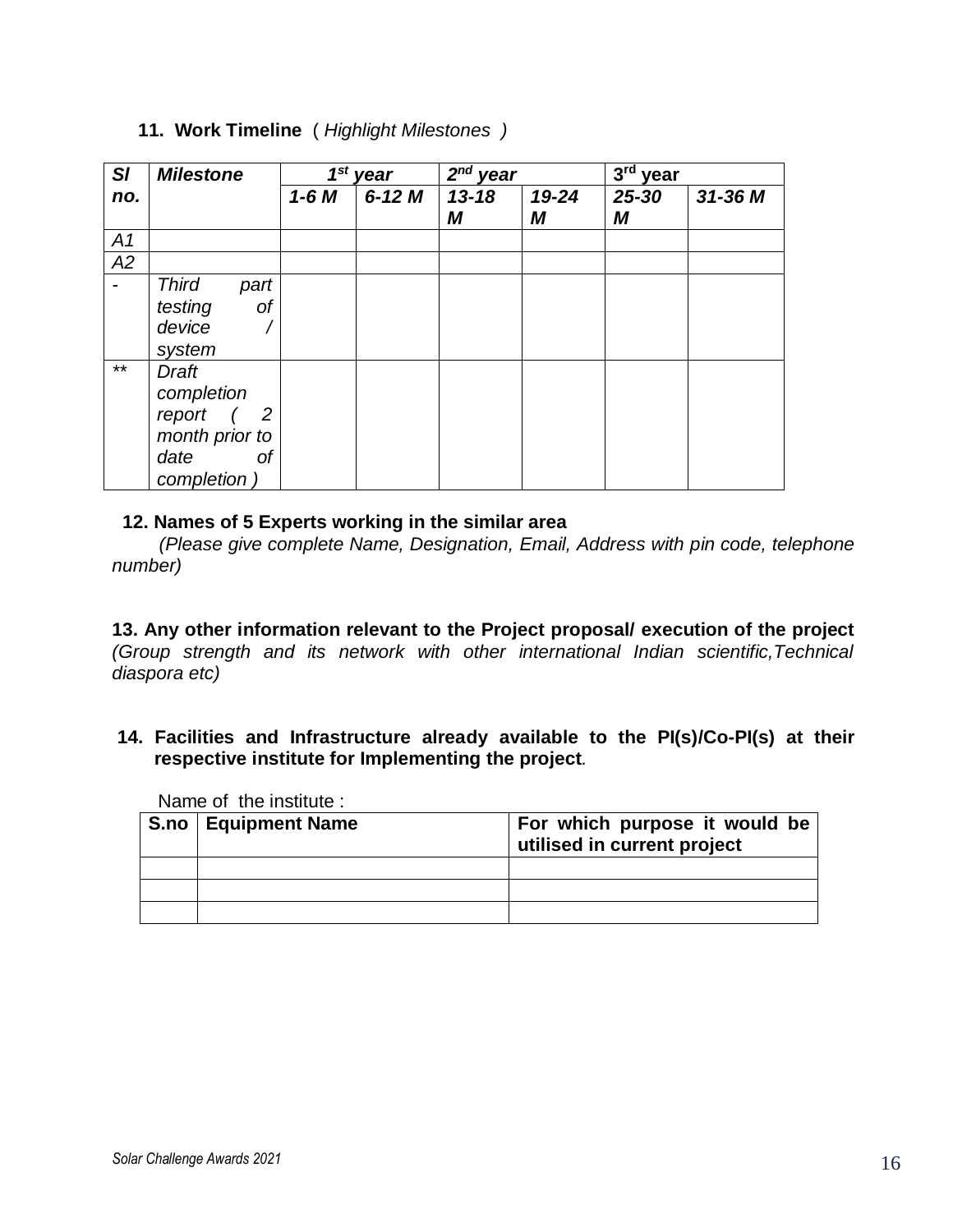## **III. BUDGET ESTIMATES**

**Break-up of Total Budget** 

#### **I. Funds requirement from DST All amount in lakh**

| AII AIIIVUIIL III IANII         |                                               |                                                |                              |
|---------------------------------|-----------------------------------------------|------------------------------------------------|------------------------------|
| Institute name in<br>consortium | Capital Items (A)<br>(Non-recurring)<br>(Rs.) | Other items (B)<br><b>Recurring head (Rs.)</b> | Total (C<br>$A + B$<br>(Rs.) |
|                                 |                                               |                                                |                              |
|                                 |                                               |                                                |                              |
| Total**                         |                                               |                                                |                              |

II) Nature of Contribution from Collaborators, if any : Cash / Kind *(Please elaborate)*

III) Total cost = Rs.  $(DST) + RS$ . (Cash amount provided by Collaborator, if any  $) =$  Rs.

*[\*\*Kindly cross check the break-up amount indicated above of individual organization match with the figure in subsequent section]*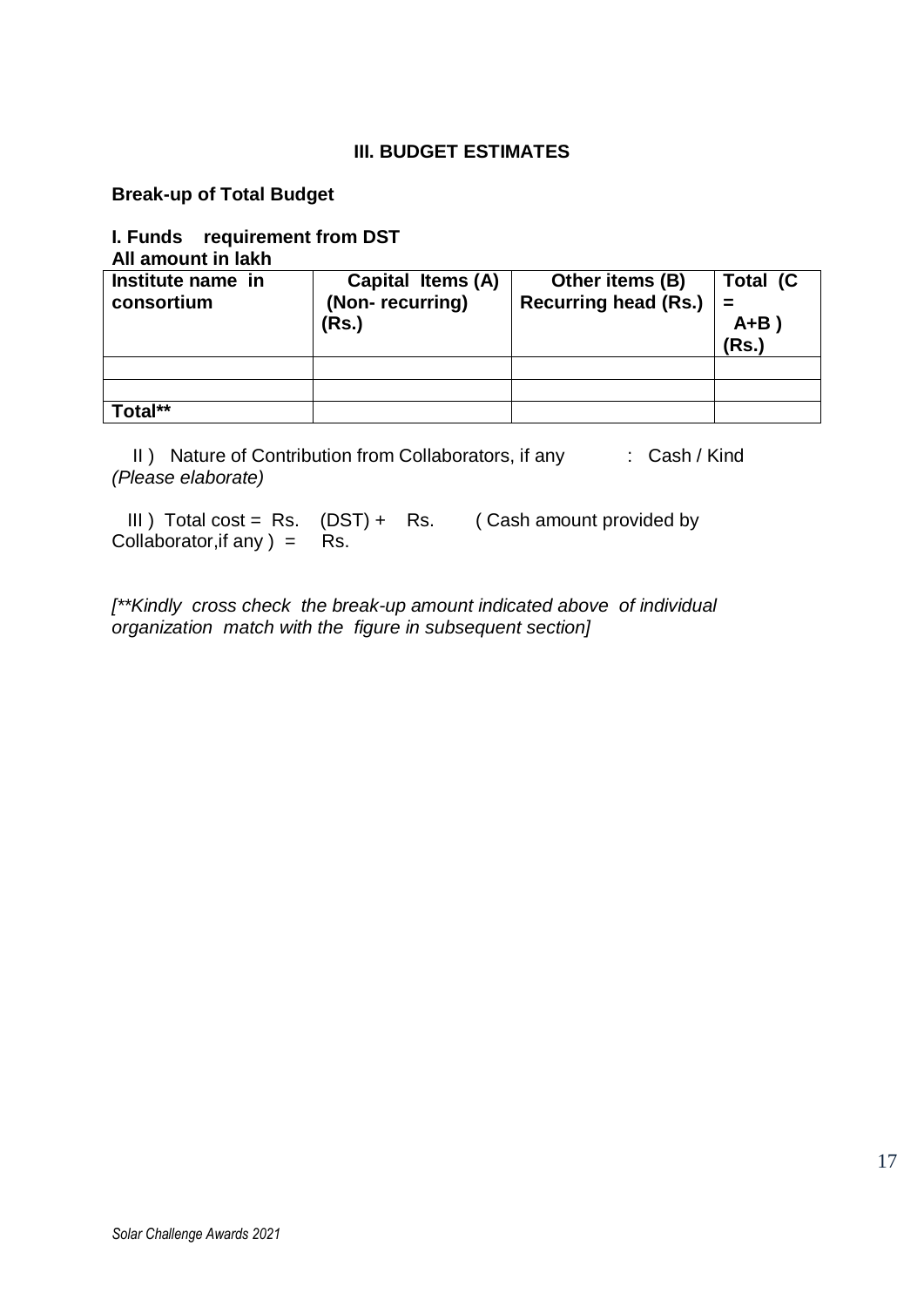## **Budget**

*(\* To be given institution/ research group-wise in case of consortium projects)*

**Name of the Institute : \_\_\_\_\_\_\_\_\_\_\_\_\_\_\_\_\_\_\_\_\_\_\_**

| a)                           | <b>DST Support</b>                                        | (All Amount in Lakh)              |            |            |             |
|------------------------------|-----------------------------------------------------------|-----------------------------------|------------|------------|-------------|
| $\overline{\mathsf{S}}$ . No | <b>Item Head</b>                                          | $\overline{1}$ <sup>st</sup> Year | $2nd$ Year | $3rd$ Year | Total (Rs.) |
| A                            | <b>Non-recurring (Capital Items)</b>                      |                                   |            |            |             |
| $\mathbf{1}$                 | <b>Permanent Equipment</b>                                |                                   |            |            |             |
| 2.                           | Plant cost /Fabricated<br>systems/Demonstration<br>models |                                   |            |            |             |
|                              | Sub total (capital items)                                 |                                   |            |            |             |
| B                            | <b>Recurring Items (General)</b>                          |                                   |            |            |             |
| 1.                           | Manpower                                                  |                                   |            |            |             |
| 2.                           | Consumables                                               |                                   |            |            |             |
| 3.                           | Contingencies                                             |                                   |            |            |             |
| 4.                           | Travel                                                    |                                   |            |            |             |
| 5.                           | Other<br>Costs<br>Outsource<br>work etc), if any          |                                   |            |            |             |
| 6.                           | Overhead                                                  |                                   |            |            |             |
|                              | Sub total (General)                                       |                                   |            |            |             |
| $\mathbf C$                  | Total cost of the project<br>(A+B)                        |                                   |            |            |             |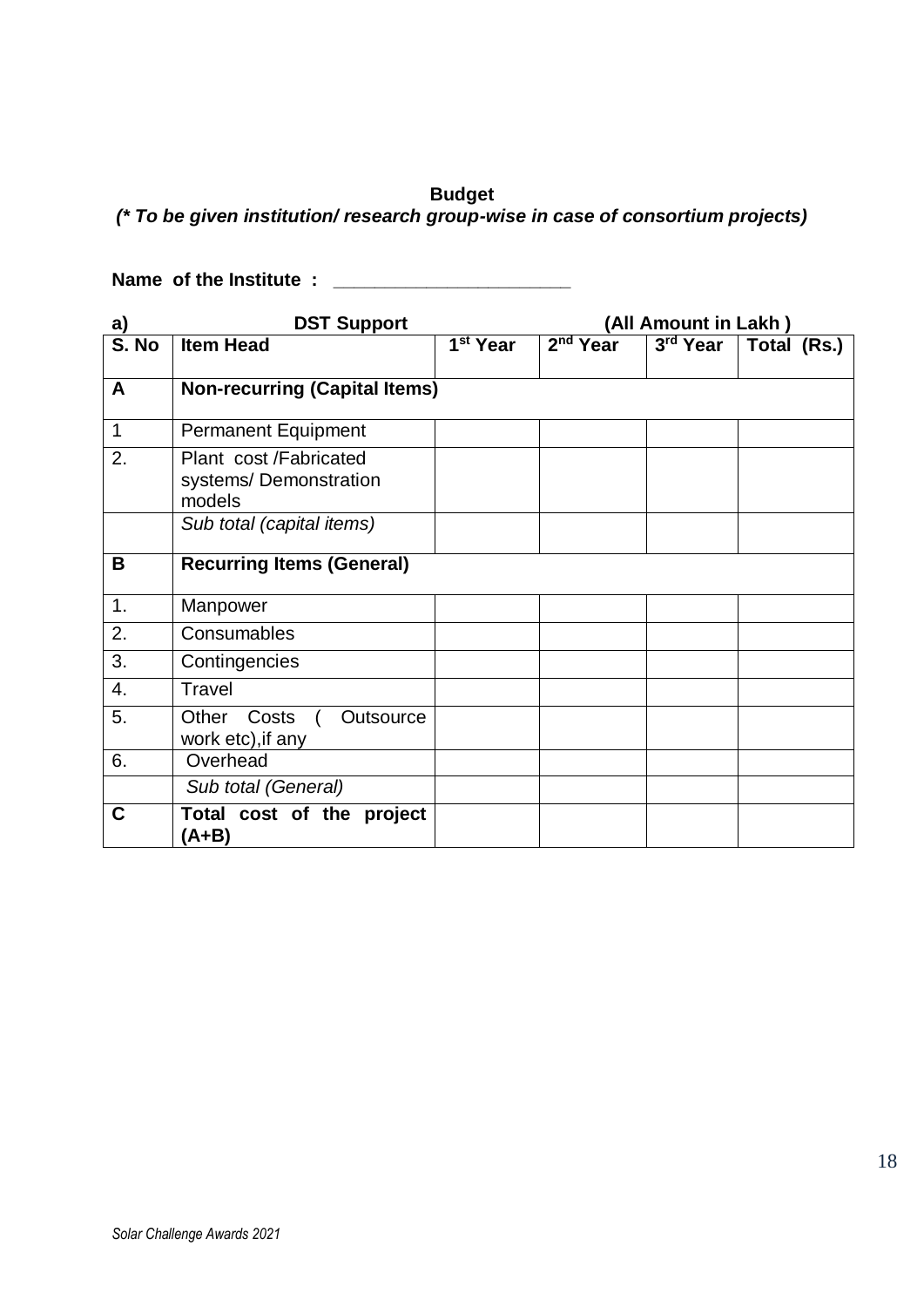## **Details of Itemized Budget**

*(\* To be given separate for each institution/ research group-wise in case of consortium projects)*

#### **Name of the Institute :**

### **A. Non-recurring (Capital Items)**

#### **A1. Equipment\***

**Budget for Permanent Equipment (**To be borne by DST**)**

| <b>Description</b> | Unit Landed Price                      | Nos.             | <b>Total Cost</b> | <b>Justification</b> |
|--------------------|----------------------------------------|------------------|-------------------|----------------------|
| of Equipment       | (CIF+ Custom Duty/                     | of               | (Rs. in lakh)     | context<br><u>in</u> |
|                    | others<br>Taxes +<br>charges etc $)^*$ | <b>Equipment</b> |                   | of proposed<br>work. |
|                    | Rs.in lakh)                            |                  |                   |                      |
|                    |                                        |                  |                   |                      |
|                    |                                        |                  |                   |                      |
|                    |                                        |                  |                   |                      |
|                    |                                        |                  |                   |                      |
|                    |                                        |                  | Gross total $=$   |                      |

*\*Page/sheet indicating the total landed cost in Indian rupees( Ensure to mention Currency Exchange rate considered in case of imported equipments, freight , taxes, spares, special installation, etc ) Please project the actual cost taking into account reliable cost estimates as no cost revision would be admissible*

#### **A2. Fabrication system: Tailor made models/ experimental set up (if any) i) Budget for Fabrication system/Tailor made items**

| fabricated<br>system | Description of Unit Landed Price   Nos.<br>$(CIF +$<br><b>Custom</b><br>Duty+<br>others<br>charges)*<br>(Rs in<br>lakh) | <b>of</b><br><b>Equipment</b> | <b>Total</b><br><b>Rupees</b><br>Rs.<br>in<br>lakh) | <b>Justification</b><br>in<br>context<br>Οf<br>proposed work |
|----------------------|-------------------------------------------------------------------------------------------------------------------------|-------------------------------|-----------------------------------------------------|--------------------------------------------------------------|
|                      |                                                                                                                         |                               |                                                     |                                                              |
|                      |                                                                                                                         |                               |                                                     |                                                              |
|                      |                                                                                                                         |                               |                                                     |                                                              |
|                      | Gross total                                                                                                             |                               |                                                     |                                                              |

*\*Page/sheet indicating the total landed cost in Indian rupees( Ensure to mention Currency Exchange rate considered in case of imported equipments, freight , taxes, spares, special installation, etc ) Please project the actual cost taking into account reliable cost estimates as no cost revision would be admissible*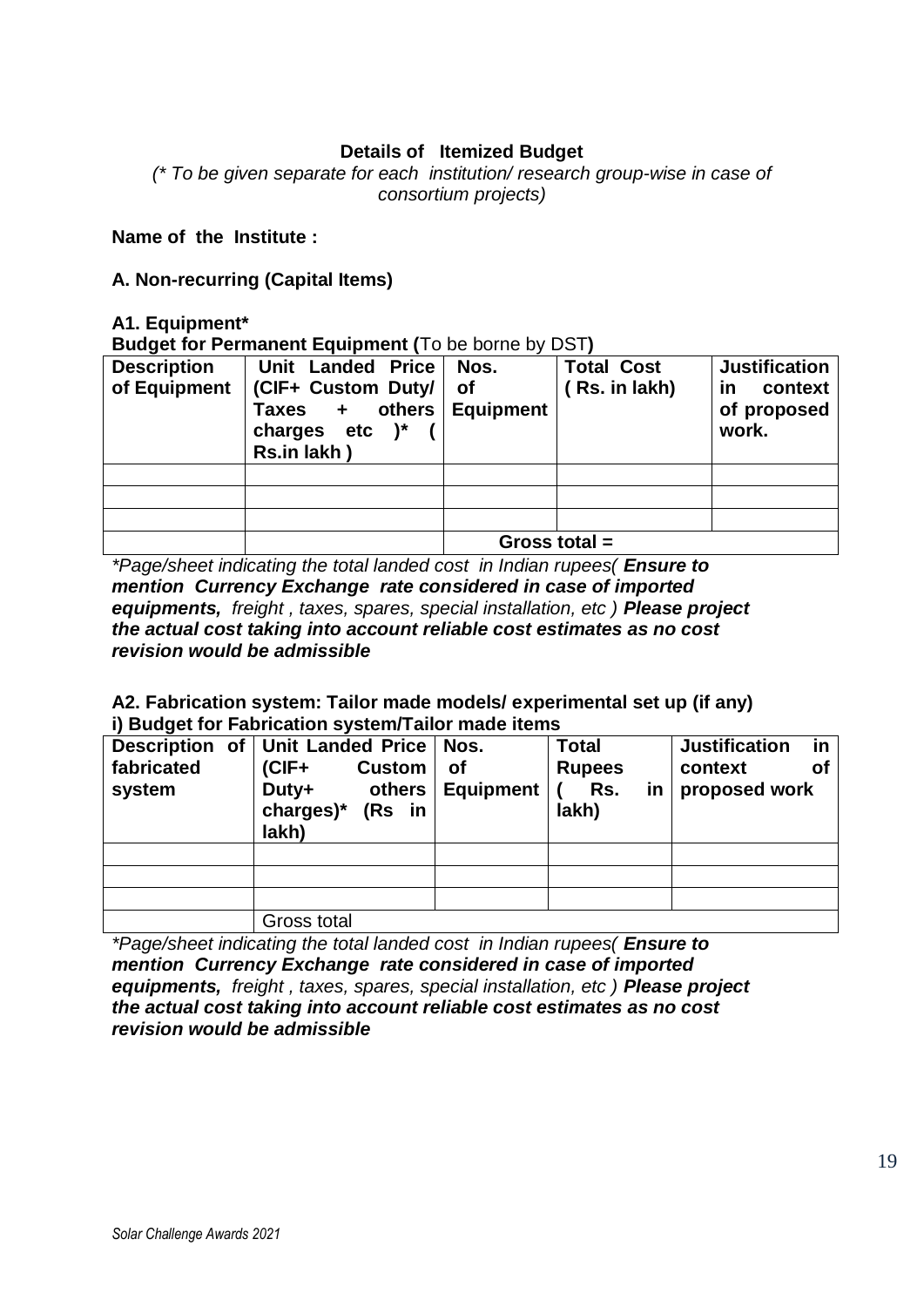# **B. Recurring Items (General)**

## **B1. Manpower**

| Designation* | <b>Educational</b><br>Qualification   in years, if | Experience<br>applicable | <b>Justification</b> |
|--------------|----------------------------------------------------|--------------------------|----------------------|
|              |                                                    |                          |                      |
|              |                                                    |                          |                      |
|              |                                                    |                          |                      |

**(\*Emoluments shall be provided as per DST Guidelines for Research fellow, Research Scientist and Project Assistant .In case any special manpower is needed ,enclosed your Institute manpower order copy along with proposal in annexure)**

#### **Manpower Budget**

## **JRF /SRF/ Research Associates/ Project Assistants Details (applicable for the given category)**

|                    | <b>Total Emoluments (in Rupees)</b>                   |                                             |  |                                    |                       | <b>Total</b>                                               |
|--------------------|-------------------------------------------------------|---------------------------------------------|--|------------------------------------|-----------------------|------------------------------------------------------------|
| <b>Designation</b> | 1 <sup>st</sup> Year                                  | 2 <sup>nd</sup> Year   3 <sup>rd</sup> Year |  | Total (1st<br>$+2nd+3rd$<br>Years) | No. of<br>person<br>S | <b>Amount</b><br>(Rs.) (Inclusive<br>of all<br>Allowances) |
|                    |                                                       |                                             |  |                                    |                       |                                                            |
|                    |                                                       |                                             |  |                                    |                       |                                                            |
|                    |                                                       |                                             |  |                                    |                       |                                                            |
|                    | Gross amount required for manpower budget<br>$head =$ |                                             |  |                                    |                       |                                                            |

*Please mention category/ class of city for admissible HRA along with %.* 

### **B2. Consumables**

#### **Budget for Consumable Materials (***To be borne by DST)*

| <b>Items</b>    | <b>Unit Price</b> | <b>Qty Neeeded   Amount</b> | (Rs. in lakh) | <b>Justification</b> |
|-----------------|-------------------|-----------------------------|---------------|----------------------|
|                 |                   |                             |               |                      |
|                 |                   |                             |               |                      |
| Gross total =Rs | lakh              |                             |               |                      |

### **B3. Contingencies**

**Budget for Contingencies (***To be borne by DST***)** 

| <b>Items</b>       | <b>Amount</b> | <b>Justification</b> |
|--------------------|---------------|----------------------|
| <i>(unforeseen</i> | Rs. in lakh)  |                      |
| expenses,          |               |                      |
| patents, report    |               |                      |
| preparations etc)  |               |                      |
|                    |               |                      |
| <b>Total</b>       |               |                      |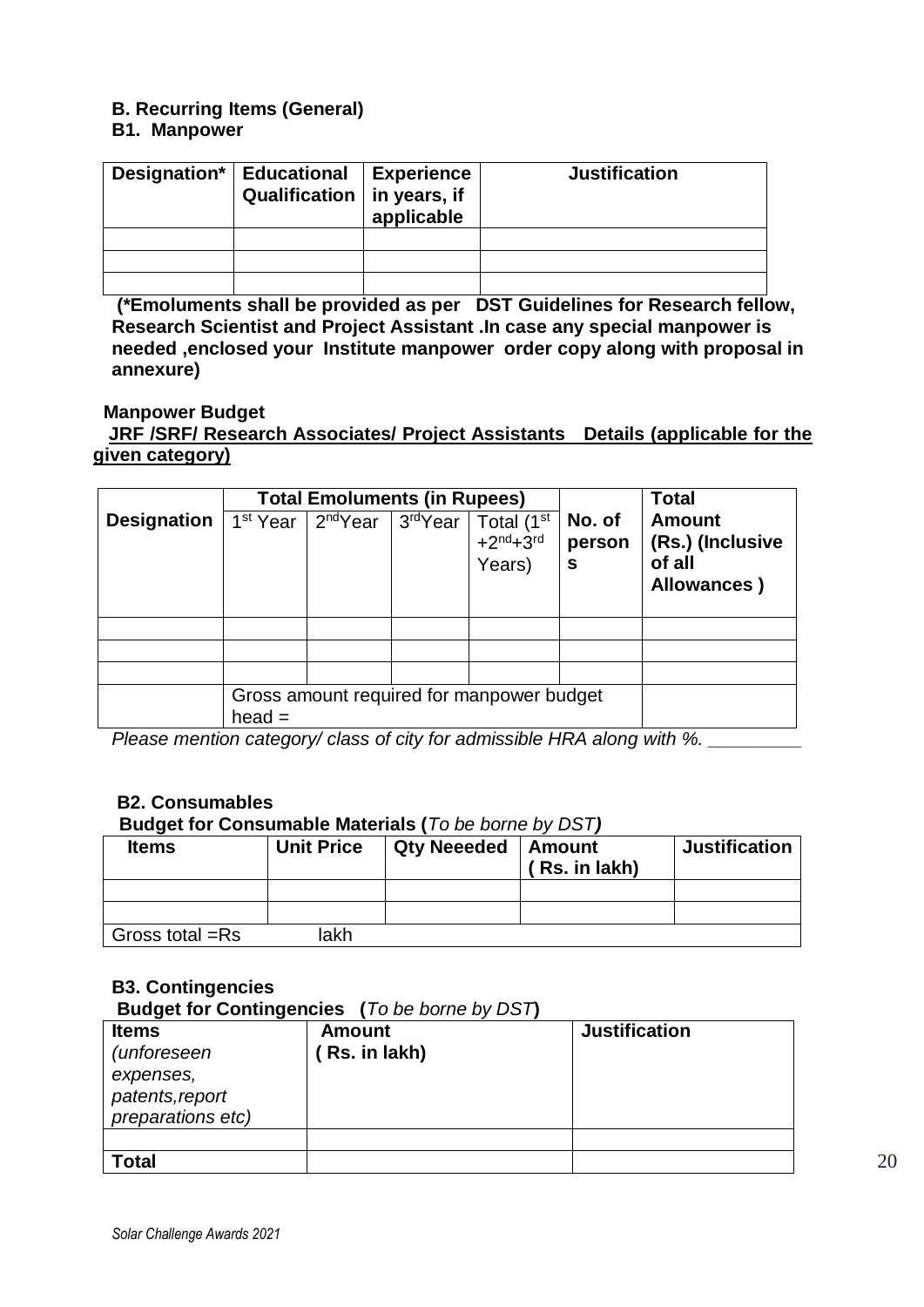| <b>Items</b><br>(to attend) | <b>Total</b><br><b>Amount</b> | Detailed Justification ( In case of extensive field/<br>inter-lab visits needed in project indicating<br>breakup of cost w.r.t. to journeys, mode and<br>class of transport needed) |
|-----------------------------|-------------------------------|-------------------------------------------------------------------------------------------------------------------------------------------------------------------------------------|
|                             |                               |                                                                                                                                                                                     |
| Organize                    |                               |                                                                                                                                                                                     |
| <b>Review</b>               |                               |                                                                                                                                                                                     |
| meetings and                |                               |                                                                                                                                                                                     |
| other project               |                               |                                                                                                                                                                                     |
| related work                |                               |                                                                                                                                                                                     |
| Total                       |                               |                                                                                                                                                                                     |

(\*) Foreign travel is generally not permitted under DST grants. Class and mode of transportation should be as per the entitlement of the concerned staff in the institute.

# **B5. Other Costs**, **if applicable**

**Budget for Other Costs (**To be borne by DST**)** 

| <b>Item</b>           | <b>Total</b><br>(Rs. in lak) | Detailed Justification ( derived cost calculation<br>and relevant Quotation at Annexure- /<br>page no* |
|-----------------------|------------------------------|--------------------------------------------------------------------------------------------------------|
| Outsource work        |                              |                                                                                                        |
|                       |                              |                                                                                                        |
| if<br>Other<br>items, |                              |                                                                                                        |
| any                   |                              |                                                                                                        |
| Gross total $=$       | Rs.                          |                                                                                                        |

## **Collaborator budget / Contribution**

Submit similar above detail breakup for each collaborator, if any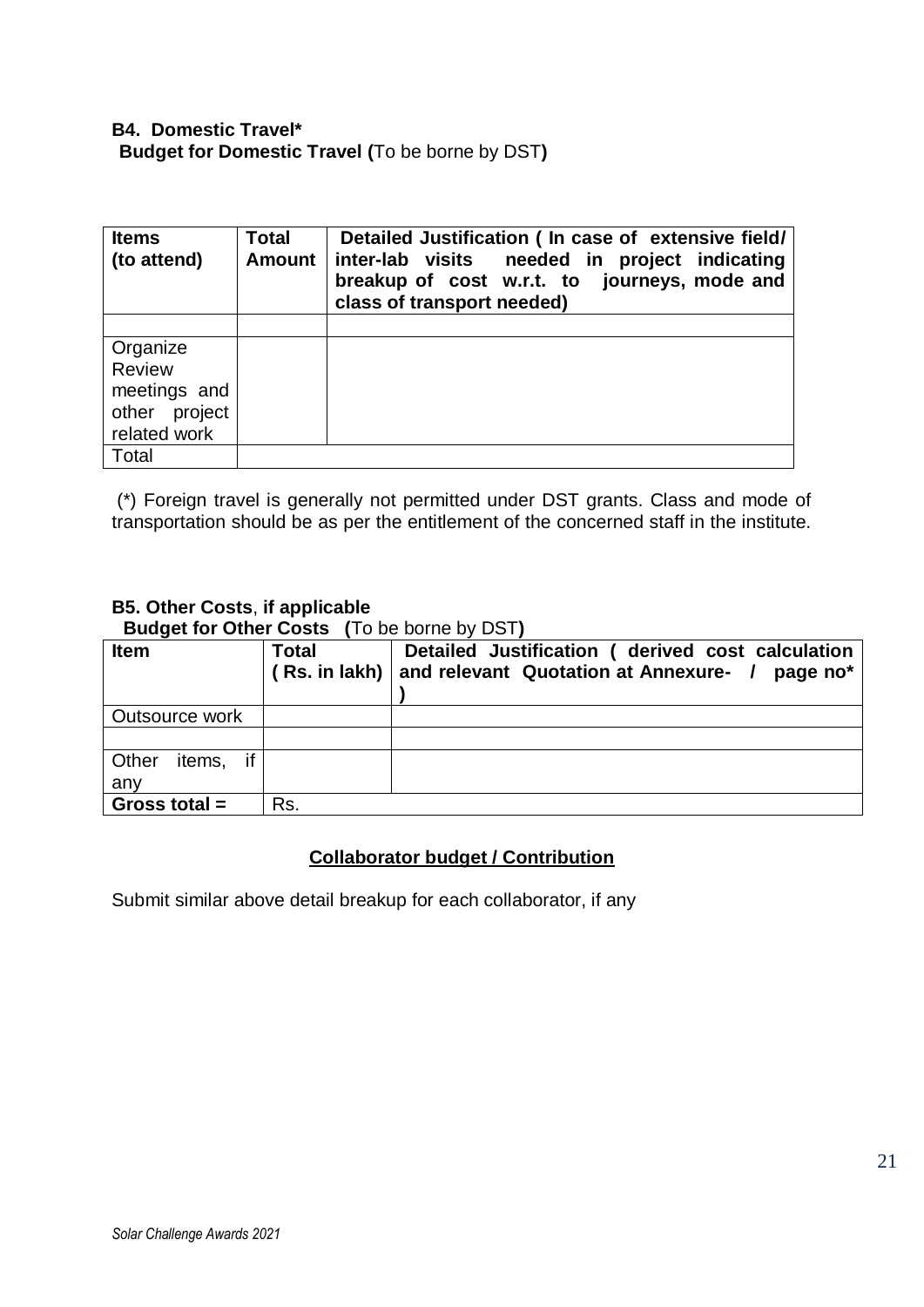**IV. Proforma for Bio-Data of Principal Investigator(s) (PI), Co-Principal Investigator(s) (Co PI) and Coordinating Investigator of each partner Institution (Please be brief and follow the format)**

- **1. Name**
- **2. Gender**
- **3. Date of Birth**
- **4. E-mail ID:**
- **5. Mobile**
- **6. Category : General/SC/ST**
- **7. Qualification :**

| <b>S. No.</b> | <b>Degree</b> | Institution | Year | <b>Division/Class</b> |
|---------------|---------------|-------------|------|-----------------------|
|               |               |             |      |                       |
|               |               |             |      |                       |
|               |               |             |      |                       |

#### *Ph. D details : (Title and Guide)*

#### **8. Employment Experience**

| S. No. | <b>Position &amp; Organisation</b> | <b>Nature of Job</b> | <b>Period</b> |
|--------|------------------------------------|----------------------|---------------|
|        |                                    |                      |               |
|        |                                    |                      |               |
|        |                                    |                      |               |
|        |                                    |                      |               |

#### **9. Selected List of Ten Best Publications** *(relevant to the proposed project)*

- **10. Patents filed/Granted with details** *(relevant to the proposed project)*
- **11. Books Published /Chapters contributed** *(relevant to the proposed project)*

## **12. a. Sponsored Research Projects (last five years)**

| S.<br><b>No</b> | <b>Title</b> | <b>Sponsoring</b><br>Agency<br><b>Officer</b><br><b>Concerned</b> | and | <b>Period</b> | Amount | <b>Achievements</b> |
|-----------------|--------------|-------------------------------------------------------------------|-----|---------------|--------|---------------------|
|-----------------|--------------|-------------------------------------------------------------------|-----|---------------|--------|---------------------|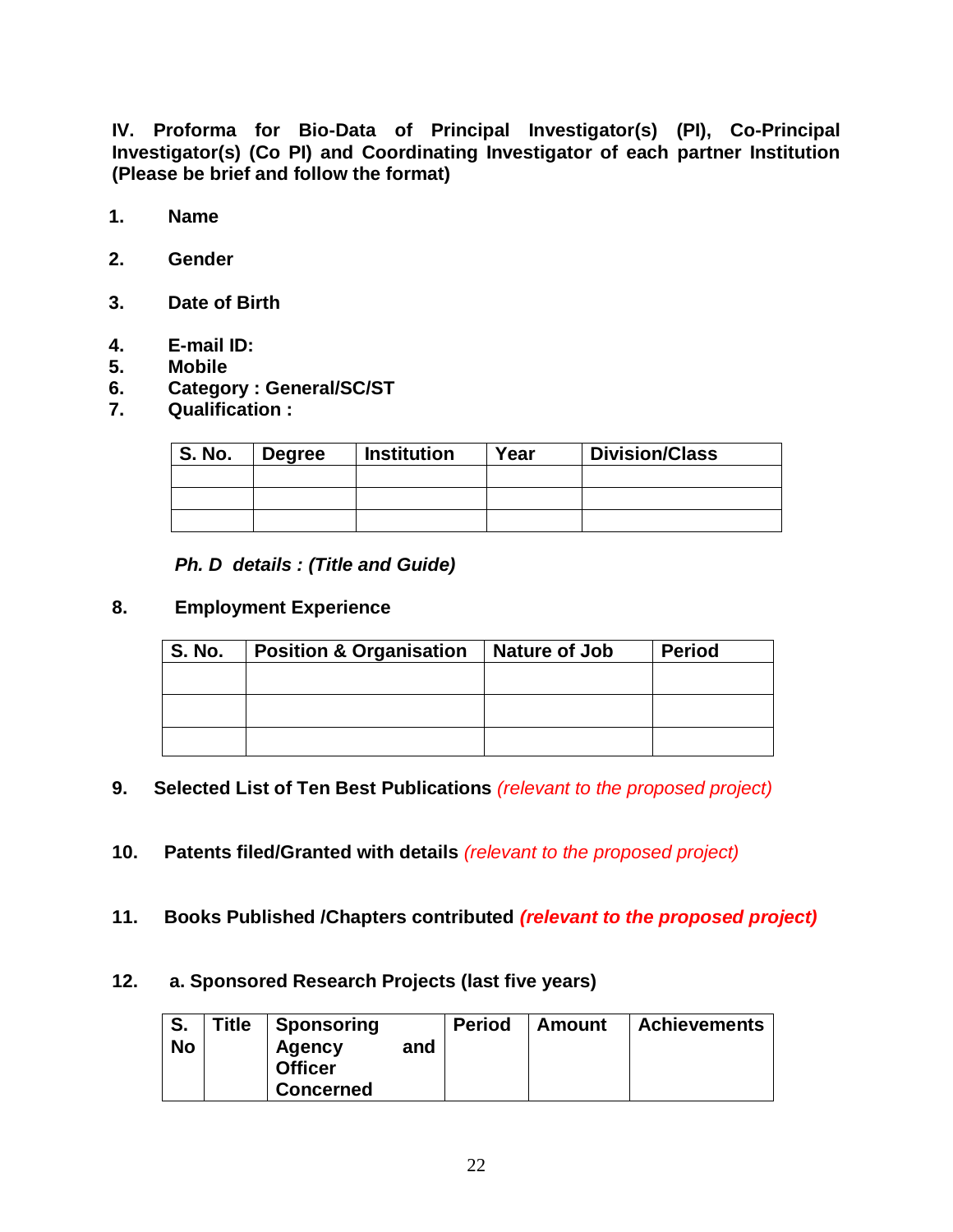#### **b.Consultancy Projects (last five years)**

| 'S.<br><b>No</b> | <b>Title   Sponsoring Agency</b> | <b>Period</b> | <b>Amount</b> |
|------------------|----------------------------------|---------------|---------------|
|                  |                                  |               |               |
|                  |                                  |               |               |
|                  |                                  |               |               |

### **c. Sponsored Research/Consultancy Projects submitted for approval**

| S.No. | <b>Title</b> | <b>Funding</b><br>Agency | <b>Duration</b> | <b>Amount</b> |
|-------|--------------|--------------------------|-----------------|---------------|
|       |              |                          |                 |               |
|       |              |                          |                 |               |
|       |              |                          |                 |               |

#### **13. Awards and Honours:**

- A. National list
- B. International list:

## **14 Knowledge disseminated/ Technologies Developed / Transferred:**

 *(please provide brief bullet of the impactful finding of your publication relevant to the proposed work /Details of technologies transferred to industry, technologies commercialized)*

Date (Signature of PI)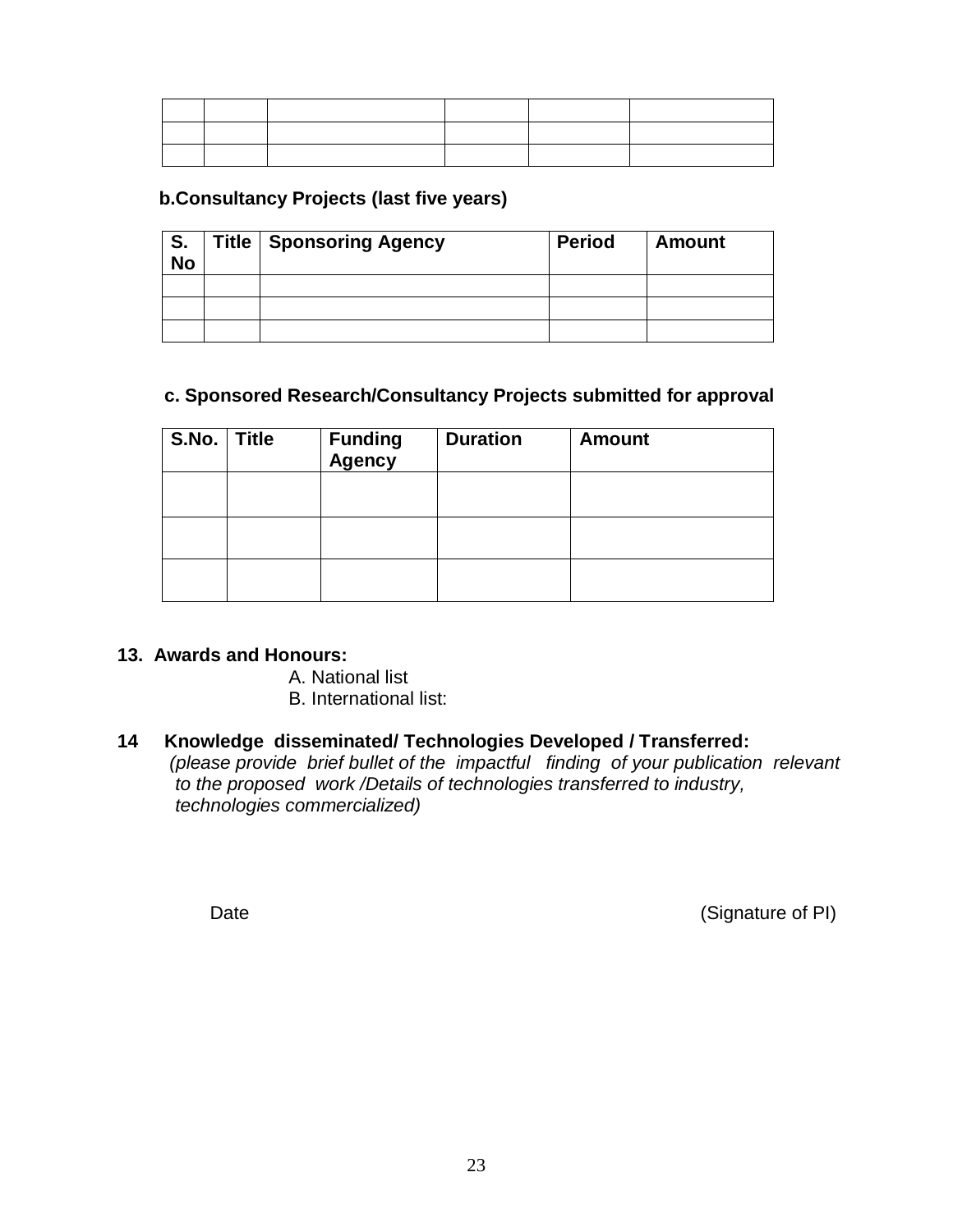# **V. CERTIFICATE FROM THE INVESTIGATOR(S)**

## **Project Title:**

- 1. I/We have carefully read the terms and conditions of the Programme and I/We agree to abide by them.
- 2. I/We have not submitted this or a similar Project proposal elsewhere for financial support.
- 3. I/We have explored and ensured that the equipment and the basic facilities described in the Research Proposal in the relevant organization , will actually be available as and when required for the purpose of the Project. I/We shall not request financial support under this project, for procurement of these items.
- 4. I/We undertake that spare or idle capacity of the permanent equipment procured under the project will be made available to other legitimate users from parent and other organizations.
- 5. The Company agree that the agreement, as per norms of the scheme, shall be executed with the department towards implementation of the project.
- 6. I/We have enclosed the following :
- A Endorsement from the Heads of the Institution *(on letter head)*
- B Undertaking from the Collaborator(s) *(on letter head)*
- $\overline{C}$ Complete Project Proposal with all enclosures

Name(s) and Signature(s) of the Investigators\*

**Date** Place

(\* To be signed by PI and Co-PI of each Participating Institution)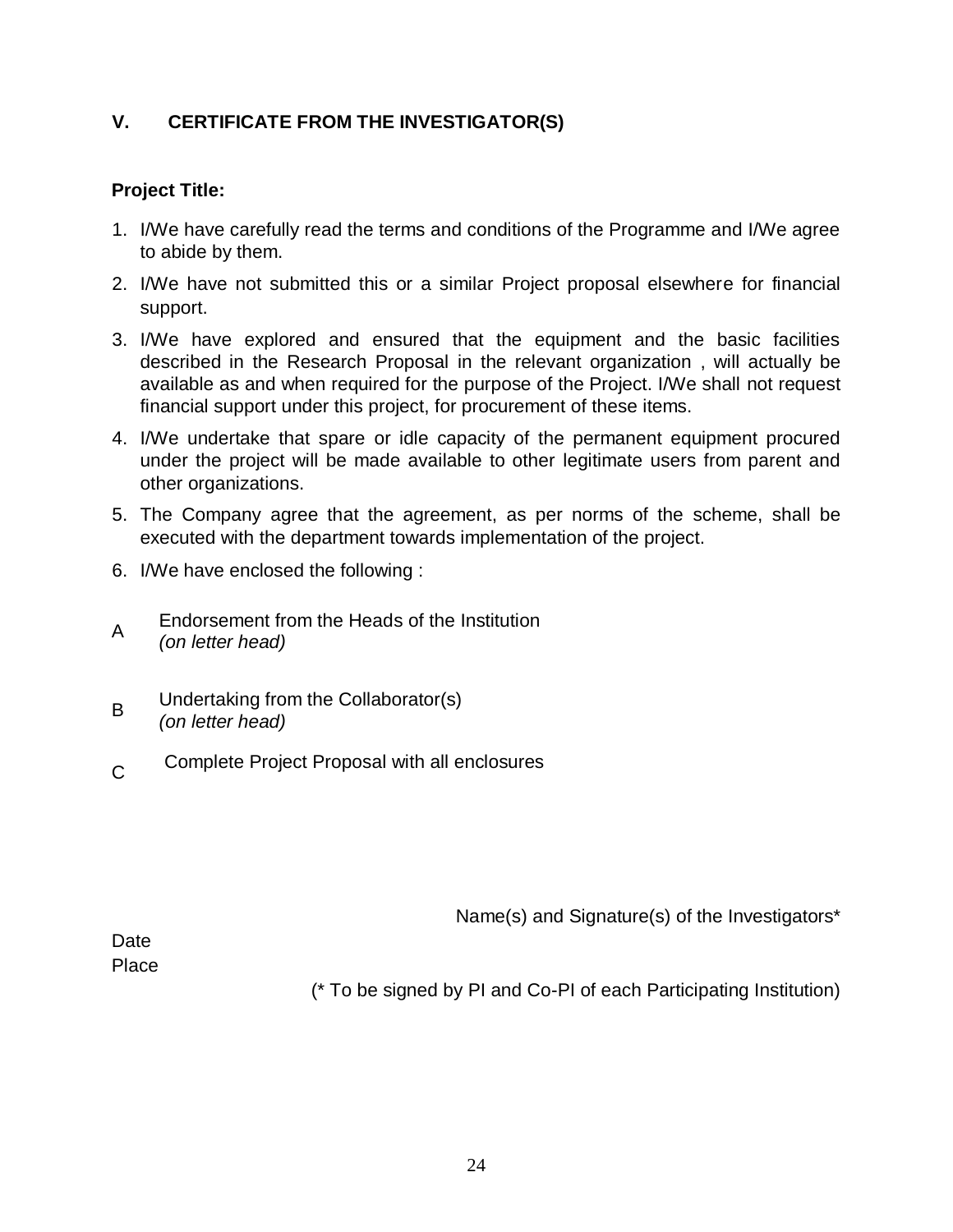## **VI. ENDORSEMENT FROM THE HEAD OF THE ORGANISATION**

(*To be typed on the letter-head of the organization*) (To be provided by each of the participating Institutions)

## **Project Title**

- 1. Certified that the organization welcomes the participation of Dr/Mr/Mrs ………………..as the PI and Dr/Mr/Mrs………………as the Co-PI for the project and that in the unforeseen and legitimate event of discontinuation by the PI, the Co-PI will assume full responsibility for completion of the project. Information to this effect, endorsed by me, will be promptly sent to the DST
- 2. Certified that the equipment, other basic facilities and other administrative facilities as per the terms and conditions of the award of the Project, will be extended to the investigator(s) throughout the duration of the project.
- 3. The Organization shall ensure that financial and purchase procedures are followed as per the prevailing norms of the organization, within the allocated budget.
- 4. The Organisation shall provide timely the Statement of Expenditure and the Utilisation Certificate of the grant as required by the DST in the prescribed format.
- 5. **The grant for the proposal, if approved , the funds shall be transferred to following organization account :**

| 1              | Name of A/c holder     |  |
|----------------|------------------------|--|
|                | (as per Bank record)   |  |
| 2              | Bank Account No.       |  |
| 3              | Bank Branch Name &     |  |
|                | Address                |  |
| 4              | <b>MICR Code</b>       |  |
| 5              | <b>IFSC Code</b>       |  |
| 6              | E-mail (Agency /PI)    |  |
| $\overline{7}$ | Mobile No. (Agency/PI) |  |
| 8              | Unique agency code*    |  |

 **\*** *As per the extant guidelines of Govt. of India, institutes are requested to register on PFMS website and inform unique agency code to facilitate the electronic fund transfer. {website link-*

*[https://pfms.nic.in/Users/LoginDetails/Login.aspx}](https://pfms.nic.in/Users/LoginDetails/Login.aspx).*

**(Head of the Institute) Seal/Stamp**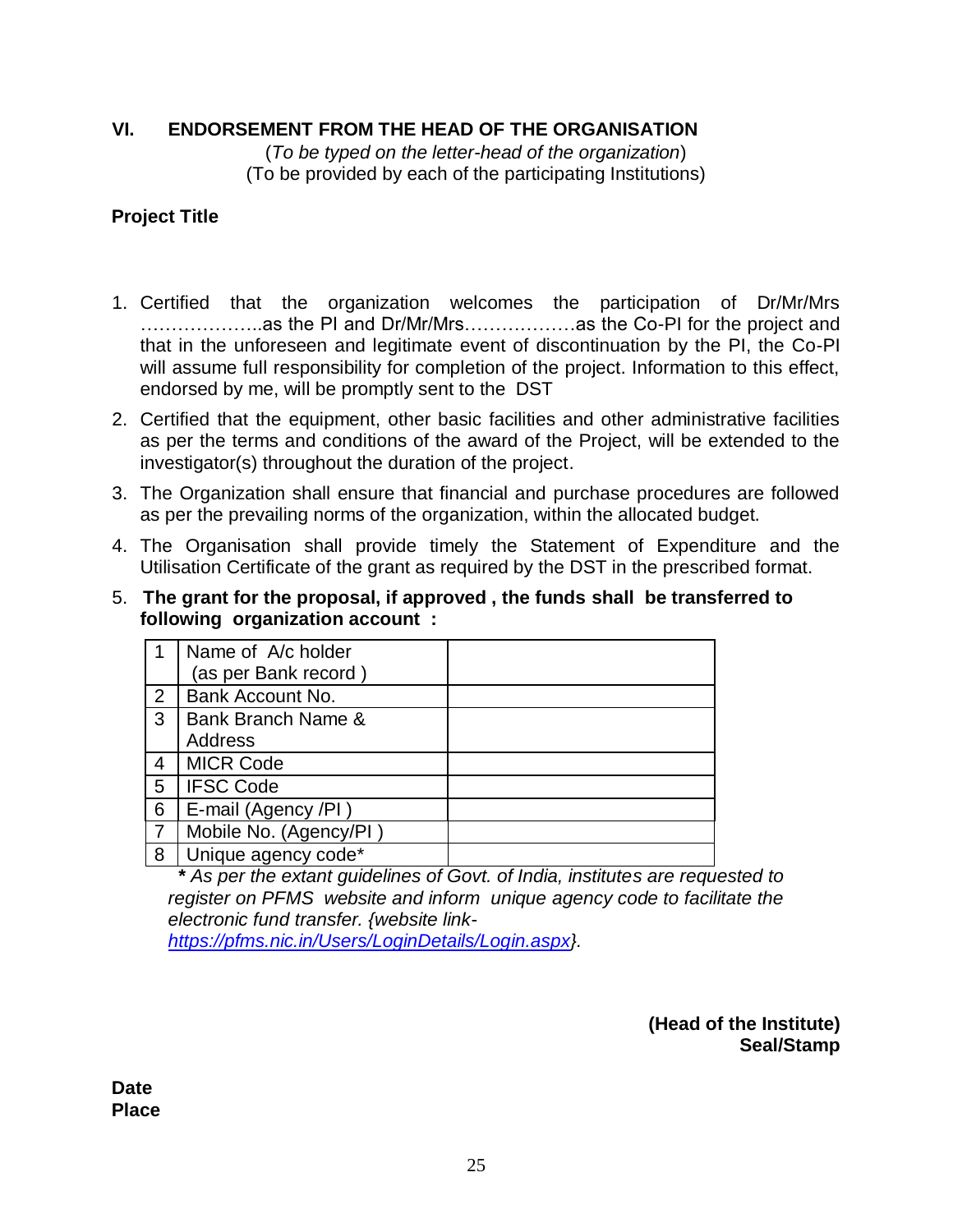## **VII. Endorsement from collaborating Industry/ Agency** *(if any) (On the official letter head)*

I have gone through the Project proposal entitled………….. submitted by ……………*(Name of PI)* …of…………….*(Name of the Institute)* for DST funding and noted the obligations and responsibilities indicated in our name which are as below :

1. Contribution in financial terms *(mention amount in Rs.)*

2. Contribution in kind *(list activities)*

 I hereby affirm that my organization/ industry is committed to participate in the Project to the full extent as indicated including financial liabilities accruing therefrom as detailed above. A brief profile of my organization is summarised below:

> Name of Organisation Line of Business/ Major Products No. of employees Annual Turn over

The Annual Report for the last financial year is enclosed.

**(Head of the Organisation) Seal/Stamp**

**Date Place**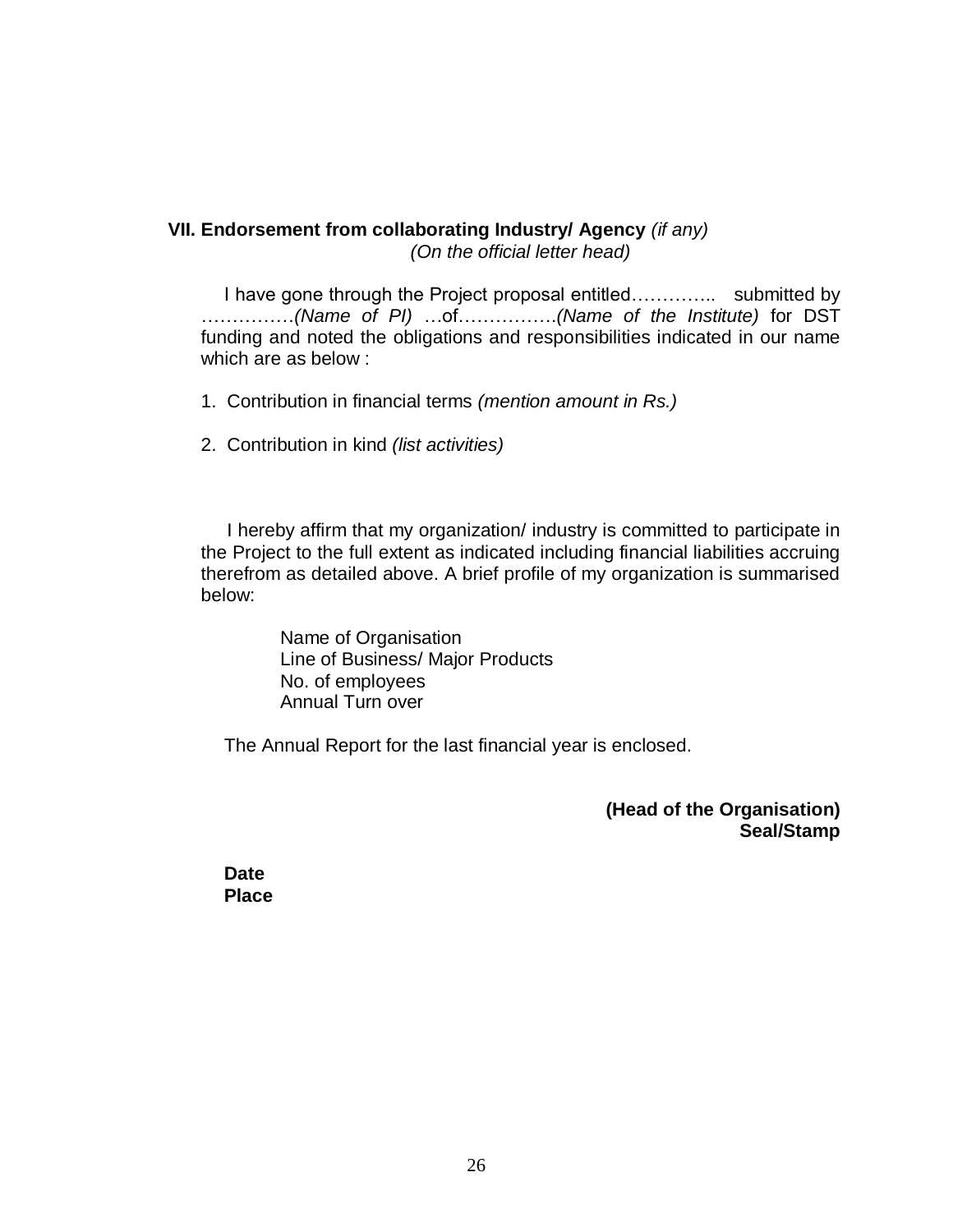## **VIII. Terms & Conditions of the Grant**

- 1. Approval of the Research Proposal and the grant released for it is for the specific Project sanctioned and the released grant should be exclusively spent on the Project within the stipulated period. The Institution may use funds obtained from any other Organisation with the concurrence of DST, for the Project. **Any un-spent balance out of the amount sanctioned must be surrendered to the Government of India by depositing in bharatkosh account by using link**( [www.bharatkosh.gov.in](http://www.bharatkosh.gov.in/) ), No draft/cheque for deposition of unspent/interest will be accepted in any case.
- 2. For permanent, semi-permanent assets acquired solely or mainly out of the project grant, an audited record in the form of a register shall be maintained by the Institute. The term "Assets" include (a) the immovable property acquired out of the grant; and (b) movable property of capital nature where the value exceeds Rs 1000/-. The Institute is required to send to the Department of Science & Technology a list of Assets acquired from the grant. The grant shall not be utilised for construction of any building unless specific provision is made for that purpose. Full infrastructural facilities by way of accommodation, water, electricity, communication, etc. for smooth implementation of the project shall be provided by the Institute.
- 3. All the Assets acquired from the grant will be the property of the Government of India and should not be disposed off or encumbered or utilised for purposes other than those for which the grant had been sanctioned, without the prior sanction of the DST. The extent rules of Department of Science & Technology in respect of equipment retention/buy back will be applicable.
- 4. At the conclusion/ termination of the project, the Government of India will be free to sell or otherwise dispose off the Assets which are the property of the Government. The Institute shall render to the Government necessary facilities for arranging the sale of these assets. The Government of India has the discretion to gift the assets to the beneficiary Institution or transfer them to any other Institution if it is considered appropriate.
- 5. The Institution/ PI will furnish Half Yearly Progress Report (5 copies) of the work on the Project on half-yearly basis (i.e. if the date of start of a project is 12.09.21 the first Six Monthly Technical Progress report shall be for the period 12.09.21 to 31.03.22, the next will be from 01.04.22 to 30.09.23 and so on). In addition, the DST may designate a Scientist/ Specialist or an Expert Panel to visit the Institution periodically to review the progress of the work being carried out and to suggest suitable measures to ensure realisation of the objectives of the Project. During the implementation of the Project the Institution will provide all facilities to the visiting scientist/ specialist or the Expert Panel by way of accommodation, etc. at the time of their visit. In case of exceptional circumstances, request for extension for time period must be submitted to DST six months prior to the approved date of completion of the project. On completion of the Project, submit the final statement of Expenditure along with utilization certificate and ten copies of self-contained Project Completion Report as per DST format. 30% funds under capital Head for procurement of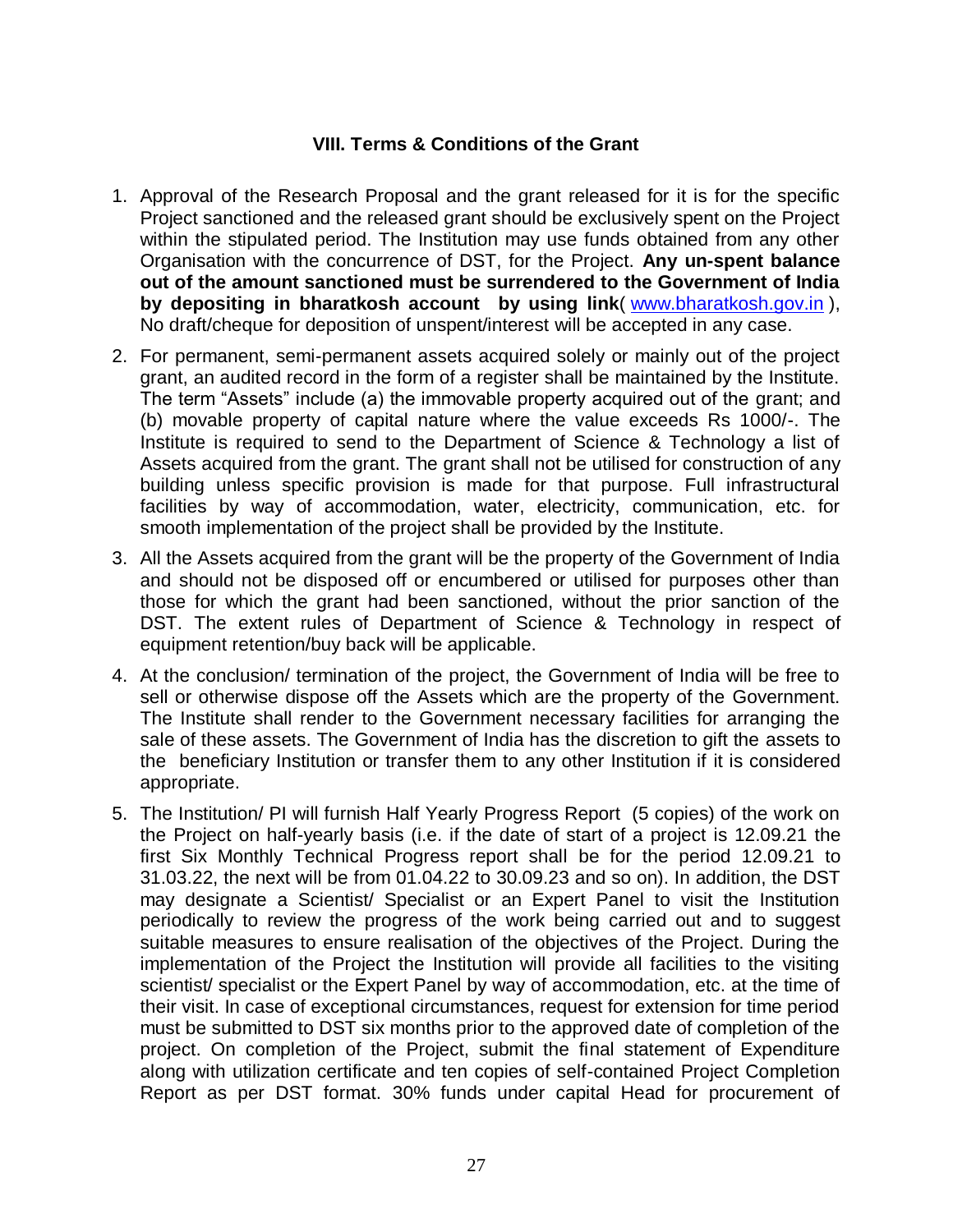equipment will be released initially , PI has to submit proof/Documents for procurement process for further release

- 6. At the time of seeking further instalment of the grant, The Institution/ PI has to furnish the following documents:
	- a) Statement of Expenditure (SE) and Utilisation Certificate (UC) for financial year up to 31<sup>st</sup> March (in original or copy if sent earlier)
	- b) An authenticated up-to-date Statement of Expenditure including Committed Expenditure for the Project on the date of seeking further instalment.
- 7. Request for specific approval of the Department to **carry forward** the unutilized grant to the next financial year for utilisation for the same Project, should be sent along with SE & UC, after completion of the financial year.

### 8. **The Comptroller & Auditor General of India, at his discretion, shall have the right of access to the books and accounts of the Institution maintained in respect of the grant received from the Government of India.**

- 9. The Institution will maintain separate audited accounts for the Project. The information/financial documents has to be provided when ever required by the DST officials. If it is found expedient to keep a part or whole of the grant in a bank account earning interest, the interest thus earned should be reported to the DST and should be reflected in the Statement of Expenditure. All expenditure to be booked through EAT module, which is mandatory to be implemented by the Institute before releasing of the funds
- 10.The Institution will not entrust the implementation of the work (except the outsourced part as approved) for which the grant is being sanctioned to any other institution nor will it divert the grant receipts to other institutions as assistance. In case the Institution is not in a position to implement or complete the Project, it should refund back to the DST the entire grant received by it or the balance grant through **Bharatkosh Portal.**
- 11.PIs/grantee organizations will ensure that procurement process in such cases are completed within the same financial year as specified in the sanction , provided that grant is released at least 8 Months prior to the close of financial year. Carry forward of such capital grant will be permitted only for Immediate succeeding financial year with the approval of DST only.
- 12.PIs / Institute must ensure that all interest gained on unspent balance in both heads will be deposited to Government of India account in bharatkosh by using link( [www.bharatkosh.gov.in](http://www.bharatkosh.gov.in/)) before issuing UC/SE for releasing of next Installment.
- 13.In no case inter head expenditure will permitted and PIs/Institute must ensure be adhere to make expenditure accordingly as per sanction issued.
- 14.All the personnel including Research personnel appointed under the project, for the full/ part duration of the project, are to be treated as temporary employees and will be governed by the Administrative rules/ service conditions (for leave, TA/DA etc) of the implementing Institute. They are not to be treated as employees of the Government of India and the DST will have no liability, whatsoever, for the project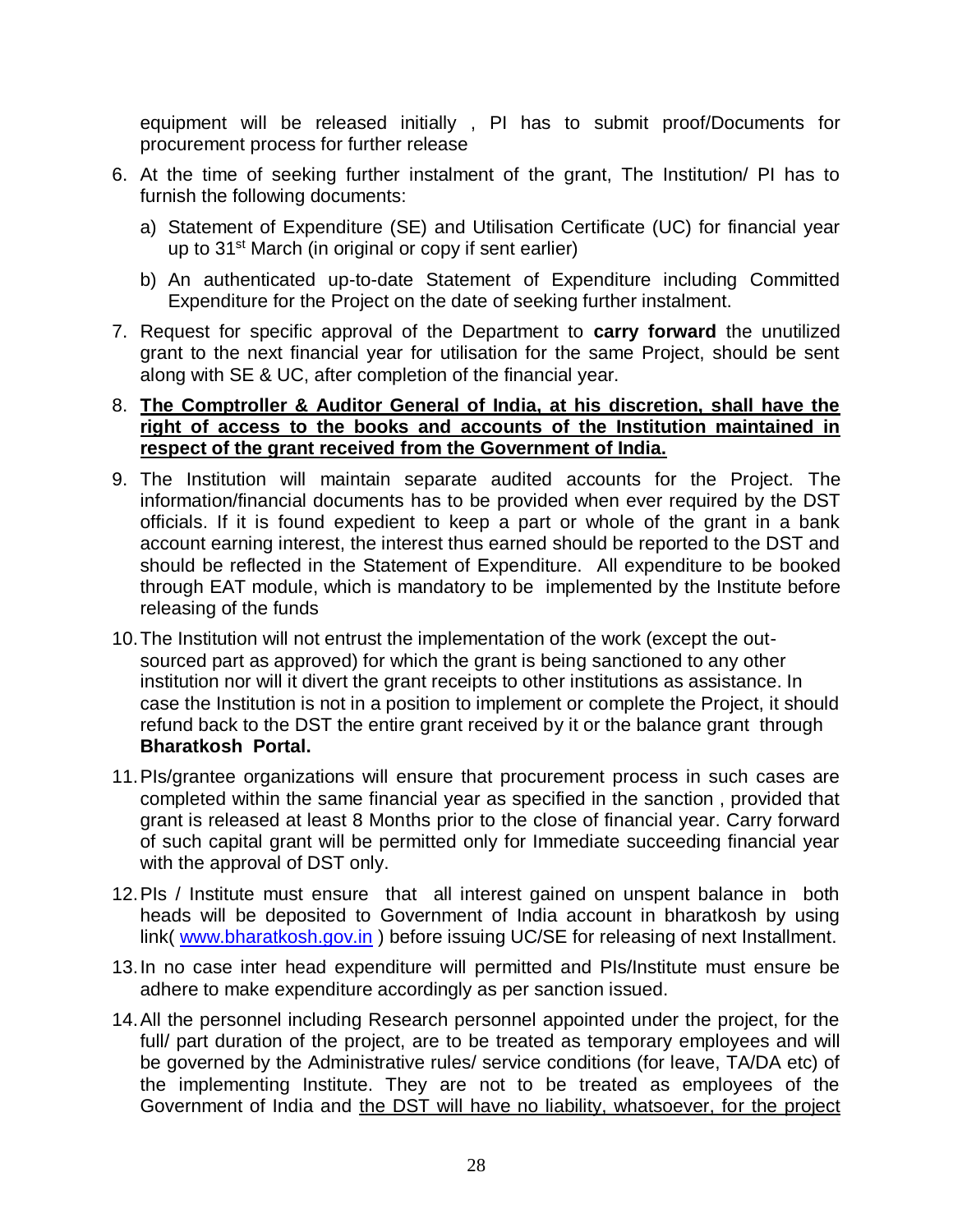staff after the completion of the Project duration. For the expeditious implementation of the research Project, the PI will take the assistance of the Institution in the process of selection and appointment of staff and payment to them. Scale and emoluments for the posts not covered under DST's OM are governed by the norms prevalent in the implementing Institution or as agreed upon in consultation with the DST.

- 15.**The DST reserves the right to terminate the project at any stage if it is convinced that the grant has not been properly utilised or satisfactory progress is not being made.**
- 16.**The date of Start of project will be 15 days of receipt of funds Project becomes operative with effect from the date on which the ECS/Draft/ Cheque is received by the implementing Institute.** This date should be intimated by the Institution authorities/ Principal Investigator to the DST.
- 17.If the Principal Investigator (PI) to whom a grant for a project has been sanctioned wishes to leave the Institution where the project is based, the PI/Institution will inform the DST of the same at least 6 months before in advance with suitable justification and reasons and in consultation with the DST, evolve steps to ensure successful completion of the Project, before the PI is relieved.
- 18.The data pertaining to the project should be systematically collected, scientifically documented and submitted to DST which later would be placed in public domain. This clause would not be applicable for the projects where legal protection of the know–how generated is felt necessary.
- 19.The project guidelines of the call may be modified as per administrative/ technical requirement in consultation with Head(TMD).
- 20.Investigators wishing to publish technical/ scientific papers based on the research work done under the project should acknowledge the assistance received from the DST, indicating the scheme. Investigators are expected to publish some of the research papers emerging out of the Project work in leading Indian Journals.
- 21.If the results of research are to be legally protected, the results should not be published without securing legal protection for the research results. For projects identified to have a distinct potential for generating know-how, in the form of product/ process, that could be protected through patenting, copyrights etc., the PI should carefully follow the "**Guidelines/ Instructions for Technology Transfer and Intellectual Property Rights"** provided in the **Guidelines for Implementing Research Projects** booklet issued by the DST. [ [http://www.tifac.org.in](http://www.tifac.org.in/) ] For further information/ clarification on this subject- The Director, Technology Information, Forecasting and Assessment Centre (TIFAC), Patent Facilitating Cell, Vishwakarma Bhawan, Shaheed Jeet Singh Marg, New Mehrauli Road, New Delhi- 110016, Email: [tifac@nda.vsnl.net.in,](mailto:tifac@giasdl01.vsnl.net.in?cc=tifacinfo@tifac.org.in) may be contacted.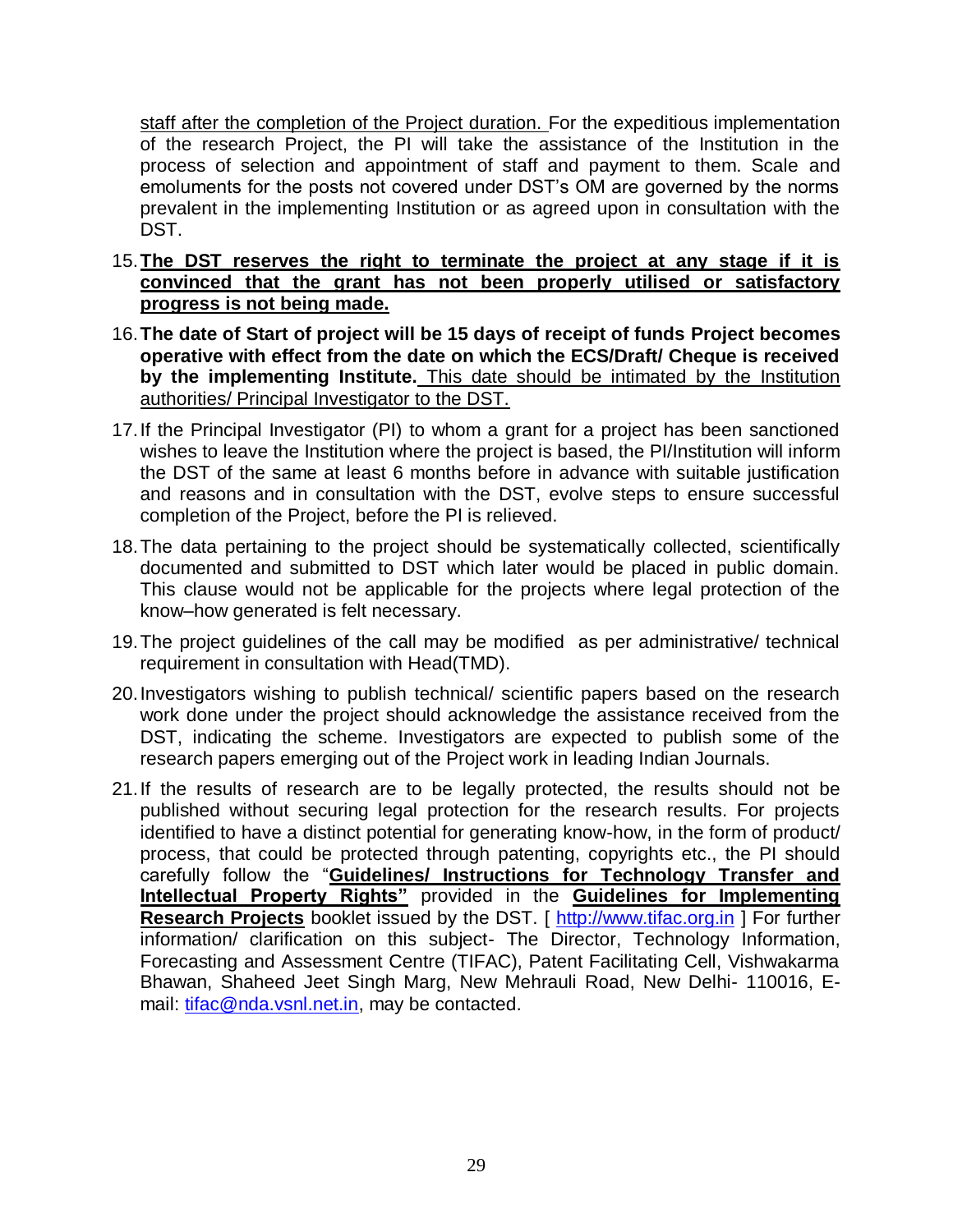### **DEPARTMENT OF SCIENCE AND TECHNOLOGY POLICY ON CONFLICT OF INTEREST**

### **FOR APPLICANT**

Issues of Conflicts of Interest and ethics in scientific research and research management have assumed greater prominence, given the larger share of Government funding in the country's R & D scenario. The following policy pertaining to general aspects of Conflicts of Interest and code of ethics, are objective measures that is intended to protect the integrity of the decision making processes and minimize biasness. The policy aims to sustain transparency, increase accountability in funding mechanisms and provide assurance to the general public that processes followed in award of grants are fair and non-discriminatory. The Policy aims to avoid all forms of bias by following a system that is fair, transparent and free from all influence/ unprejudiced dealings, prior to, during and subsequent to the currency of the programme to be entered into with a view to enable public to abstain from bribing or any corrupt practice in order to secure the award by providing assurance to them that their competitors will also refrain from bribing and other corrupt practice and the decision makers will commit to prevent corruption, in any form, by their officials by following transparent procedures. This will also ensure a global acceptance of the decision making process adopted by DST.

#### **Definition of Conflict of Interest**:

Conflict of Interest means "any interest which could significantly prejudice an individual's objectivity in the decision making process, thereby creating an unfair competitive advantage for the individual or to the organization which he/she represents". The Conflict of Interest also encompasses situations where an individual, in contravention to the accepted norms and ethics, could exploit his/her obligatory duties for personal benefits.

## **1. Coverage of the Policy**:

- a) The provisions of the policy shall be followed by persons applying for and receiving funding from DST, Reviewers of the proposal and Members of Expert Committees and Programme Advisory Committees. The provisions of the policy will also be applicable on all individuals including Officers of DST connected directly or indirectly or through intermediaries and Committees involved in evaluation of proposals and subsequent decision making process.
- b) This policy aims to minimize aspects that may constitute actual Conflict of Interests, apparent Conflict of Interests and potential Conflict of Interests in the funding mechanisms that are presently being operated by DST. The policy also aims to cover, although not limited to, Conflict of interests that are Financial (gains from the outcomes of the proposal or award), Personal (association of relative / Family members) and Institutional (Colleagues, Collaborators, Employer, persons associated in a professional career of an individual such as Ph.D. supervisor etc.)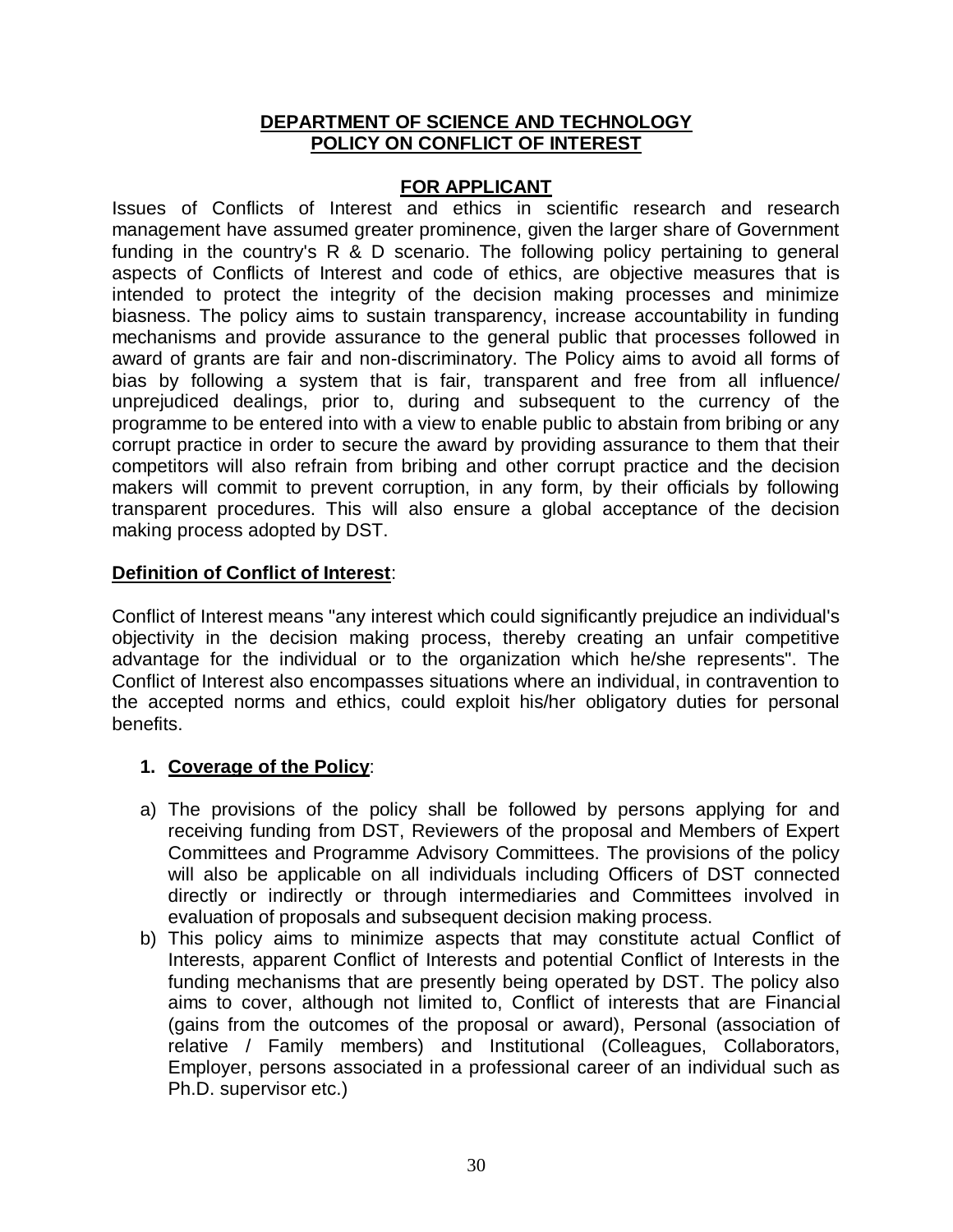# **2. Specifications as to what constitutes Conflict of Interest**.

Any of the following specifications (non-exhaustive list) imply Conflict of Interest if,

- (i) Due to any reason by which the Reviewer/Committee Member cannot deliver fair and objective assessment of the proposal.
- (ii) The applicant is a directly relative# or family member (including but not limited to spouse, child, sibling, parent) or personal friend of the individual involved in the decision making process or alternatively, if any relative of an Officer directly involved in any decision making process / has influenced interest/ stake in the applicant's form etc.
- (iii) The applicant for the grant/award is an employee or employer of an individual involved in the process as a Reviewer or Committee Member; or if the applicant to the grant/award has had an employer-employee relationship in the past three years with that individual.
- (iv) The applicant to the grant/award belongs to the same Department as that of the Reviewer/Committee Member.
- (v) The Reviewer/Committee Member is a Head of an Organization from where the applicant is employed.
- (vi) The Reviewer /Committee Member is or was, associated in the professional career of the applicant (such as Ph.D. supervisor, Mentor, present Collaborator etc.)
- (vii) The Reviewer/Committee Member is involved in the preparation of the research proposal submitted by the applicant.
- (viii) The applicant has joint research publications with the Reviewer/Committee Member in the last three years.
- (ix) The applicant/Reviewer/Committee Member, in contravention to the accepted norms and ethics followed in scientific research has a direct/indirect financial interest in the outcomes of the proposal.
- (x) The Reviewer/Committee Member stands to gain personally should the submitted proposal be accepted or rejected.

# The Term "Relative" for this purpose would be referred in section 6 of Companies Act, 1956.

# **3. Regulation**:

The DST shall strive to avoid conflict of interest in its funding mechanisms to the maximum extent possible. Self-regulatory mode is however recommended for stake holders involved in scientific research and research management, on issues pertaining to Conflict of Interest and scientific ethics. Any disclosure pertaining to the same must be made voluntarily by the applicant/Reviewer/Committee Member.

# **4. Confidentiality**: